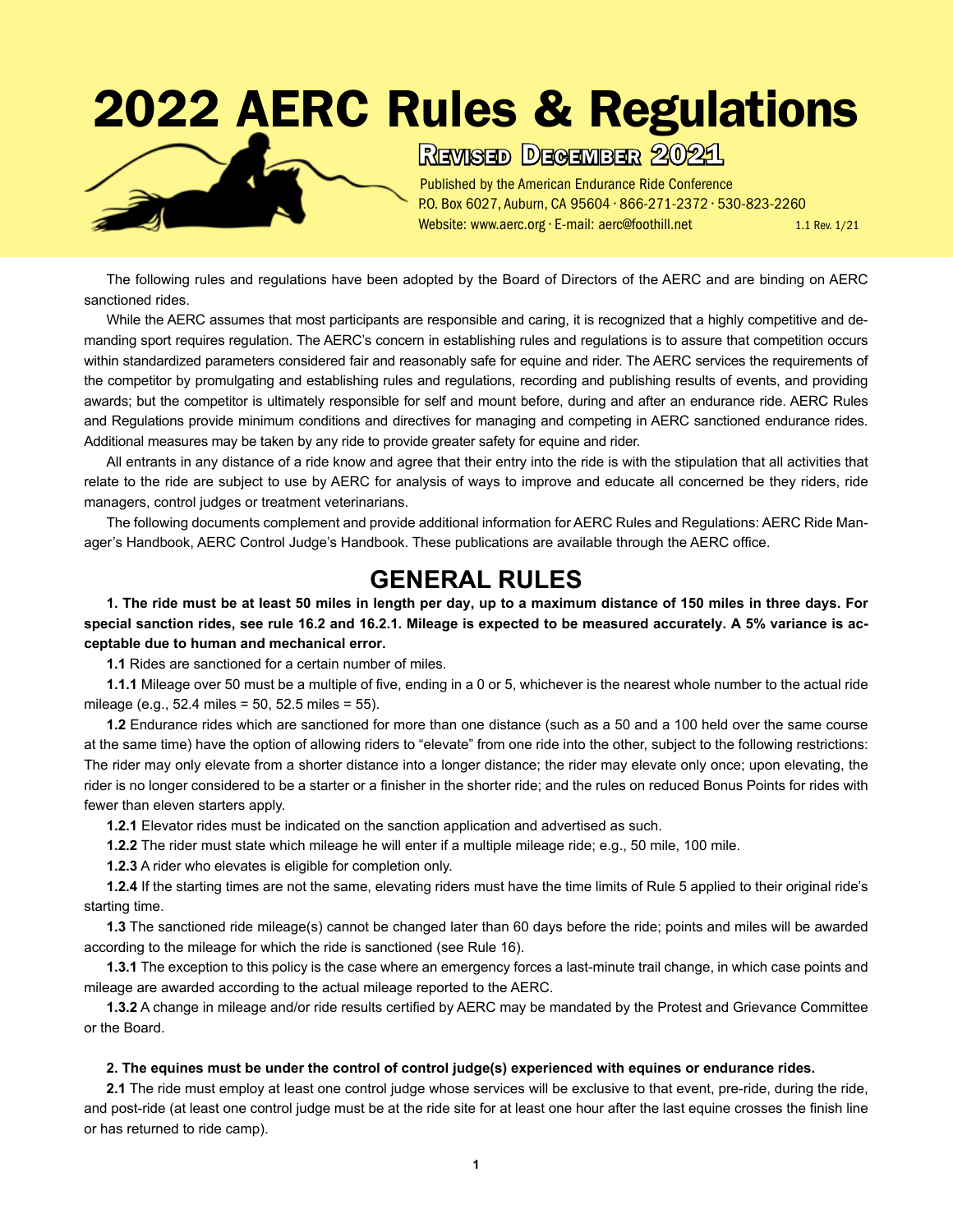**2.1.1** The most current version of the AERC Ride Manager's Handbook, AERC Control Judge's Handbook, and the AERC Rules and Regulations must be provided by AERC to the Ride Manager. These books must be provided to the control judges by the Ride Manager prior to the ride, and must be available for reference at the ride.

**2.1.2** Control judges are veterinarians employed by ride management to monitor the equines and counsel riders and ride management on equine welfare as well as to uphold the AERC rules. Control judges are persons that have graduated with a Degree in Veterinary Medicine from an institution of recognized standing. A control judge will provide judgment as to an equine's ability to remain in competition. Control judges are not to provide a diagnosis and will refer equines identified as requiring diagnostics to a veterinarian legally licensed to practice. A control judge who is also a veterinarian legally licensed to practice may perform concurrent duties outside the role of control judge such as providing a diagnosis and/or medical treatment. A control judge must be an AERC member, prior to the publication of the ride results, either as a regular member or as a control judge. A veterinarian supplying treatment only is not required to be an AERC member. Licensed veterinarians are prohibited from acting as either control judges or treatment veterinarians during any period of licensure suspension or revocation in any state.

**2.1.3** A veterinarian who is serving as ride manager of an AERC sanctioned event is prohibited from serving that same event as a control judge.

**2.1.4** Each equine will receive a substantive physical examination of metabolic and mechanical parameters before the ride, at control points within the ride and after the ride. All AERC sanctioned rides must use an AERC approved rider card for the control judge(s) to record the results of their examinations.

**2.1.5** The control judges' decisions regarding disqualification must be final and ride management must stand behind the control judges' decisions.

**2.1.5.1** A Ride Manager may not overrule a control judge's decision on a judging or veterinary matter.

**2.1.5.2** Equines disqualified by the control judge must not continue on. This practice by a rider is considered grounds for barring that rider from future rides.

**2.1.5.3** The rider/owner of an equine disqualified by a control judge should be notified immediately by that control judge or the ride manager.

**2.1.6** Management must be confident that there is complete understanding with the control judge(s) regarding P&R criteria, any other disqualification criteria, and particularly post-ride criteria for completion.

**2.1.6.1** The setting of judging parameters, including but not limited to pulse rate and respiration, shall be determined by the head control judge. Since the ambient conditions are of prime concern in the setting of parameters, these parameters should not be finalized more than 24 hours prior to ride start.

**2.1.6.2** Any equine not meeting pulse rate criteria within 30 minutes of arrival at a control checkpoint will be disqualified. The exception to this rule is when the post-finish line time to meet pulse criteria has been officially extended per Rule 6.2.1.

**2.1.7** All control checkpoints must be staffed by a control judge who will provide the required control. The type of checkpoint and duration of the hold will, in all cases, be designated by the head control judge. The duration of the hold time will be uniform for all riders entering the hold. There must be at least one checkpoint and hold during all rides of 25 miles or more. It is recommended that all checkpoints be of the "gate into a hold" type.

**2.1.8** Equines that are treated or die at rides shall be reported on a form with ride results to be completed by the control judge and submitted with ride results. This information will be kept permanently on file at the AERC office.

#### **3. The ride must be open to any breed or type of equine.**

**3.1** The equines entered in distances of 50 or more miles must be at least 60 months of age at the time of the ride with the exception of those entered in single day 100 mile rides. Equines entered in single day 100 mile distances must be at least 72 months of age at the time of the ride.

**3.1.1** Age is figured from actual date of birth. In cases of no papers on an equine, a control judge's opinion and discretion must prevail.

**3.2** Rides may limit the number of competitors provided that prior publicity states the limitation and that all spaces and vacancies are filled on a first-come, first-served basis.

**3.3** An equine which constitutes a clear danger to other equines and/or persons may be disqualified at any time from competition, by the ride manager or control judge.

**3.4** Equines shall have a body condition score of no less than 3.0 and no greater than 8.0 to start an endurance ride. Control judges will use the Henneke Body Condition Scoring Guide in determining body condition score. Body condition score will only be judged during the pre-ride veterinary examination.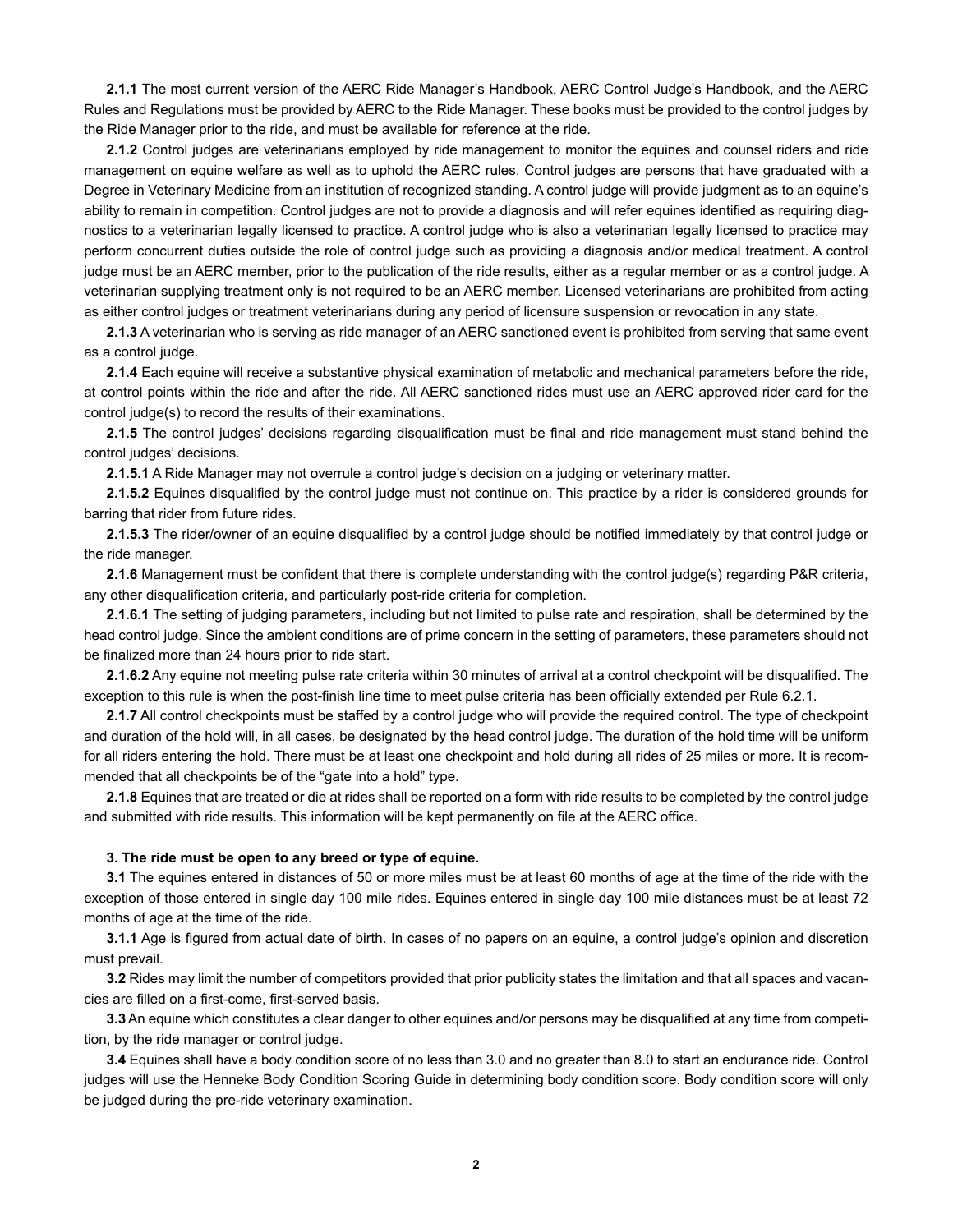#### **4. Entry to a ride may be refused for cause, however:**

**4.1** Entry may not be denied if to do so would violate Federal and State civil rights laws.

**4.2** Entry may not be denied if the sole purpose is to intentionally provide an unfair competitive advantage to one rider over another.

## **5. The ride must provide a specific amount of time (total competition time) which will include all stops and holds, and within which competitors must complete the ride to qualify for placing or completion.**

**5.1** There may be no minimum time limit for completion.

**5.2** Maximum competition time will be according to the following prescription: 12 hours for 50 miles, 24 hours for 100 miles, and other distances to be according to the chart in Appendix A. In the case of 2-day 100s and similar events, the total completion time allowed is based on daily mileage.

**5.3** Riding time is the time used by the competitors to complete the course, excluding all hold times, and is the time used for AERC ride results.

**5.4** There must be a pre-designated marked finish line perpendicular across the trail.

**5.5** All riders must be notified in writing of cut-off times no later than the pre-ride meeting.

#### **6. Completion requires meeting all of the following criteria:**

**a.** All riders and mounts must be present and accounted for at the start of the ride.

- **b.** Properly entered in the ride.
- **c.** Obeying all the rules.
- **d.** Following the prescribed course, and doing multiple loops in the correct order.
- **e.** Passing all control points.
- **f.** Passing control check requirements.

**g.** Finishing within the prescribed maximum time.

- **h.** Not being disqualified.
- **i.** Meeting criteria at post-finish line check.
- **j.** Meeting any other criteria prescribed by ride management.

**k.** Not having been paced or prompted by an un-entered, withdrawn, or otherwise unauthorized equine, vehicle, or a person other than another entrant. This does not preclude the ordinary support services of attendants or pit crews. A crew may accompany their rider down a public road in a support vehicle (unless there is a ride management prohibition against it) provided they do not push or haze the equine.

**6.1** A competitor must pass all judging criteria for completion; a competitor who fails any of the other completion criteria should be pulled from Top Ten placing but may be allowed a completion, if in the opinion of ride management, the violation was not intentional and did not result in making the course easier or shorter.

**6.2** Each AERC sanctioned ride must have a post-finish line control check, which the equine must pass for a successful completion. The post-finish-line control check is where the final criteria for completion must be met; an equine has not completed the ride until it has passed this check. The post-finish-line control check also serves as a safety check to monitor for late-developing problems (so that they can be treated if necessary) as well as extending control over the last leg of the ride. Because an equine at the finish line is not, in actuality, going on—and not going into the wilderness far from veterinary aid—the standards for completion need not be as strict as those on the trail, but they must meet the minimum standards below. See the Control Judge's Handbook for more information.

**6.2.1** The minimum criteria for the post-finish-line control check are as follows. The head control judge of any ride may adopt more stringent criteria, including the final pulse rate criteria, as part of the setting of the judging parameters under Rule 2.1.6.1. Additionally, the ride manager may increase the maximum time to meet the final pulse rate by up to 30 minutes after crossing the finish line if circumstances dictate a need for additional time to reach the final control check. Notice of any change in the maximum time to meet the final pulse rate criterion and notice of any other more stringent criteria for the post-finish line control check must be provided to competitors by written notice posted in a conspicuous location at the ride camp at least 12 hours prior to the start of the ride and shall also be presented by the ride manager or head control judge at any pre-ride briefing or meeting.

**6.2.1.1** Each equine must pass the post-ride control check within one hour of crossing the finish line. Each equine is required to pass the final pulse rate criterion alone in 30 minutes but shall have the full hour from finish to pass other completion criteria. After meeting the final pulse criterion, riders may present their equines for the final examination for other completion criteria at a time of their choosing during the one-hour period. An equine that does not meet the established pulse and completion criteria shall be disqualified. Once a competing equine has passed the post-ride examination, it may not be removed from completion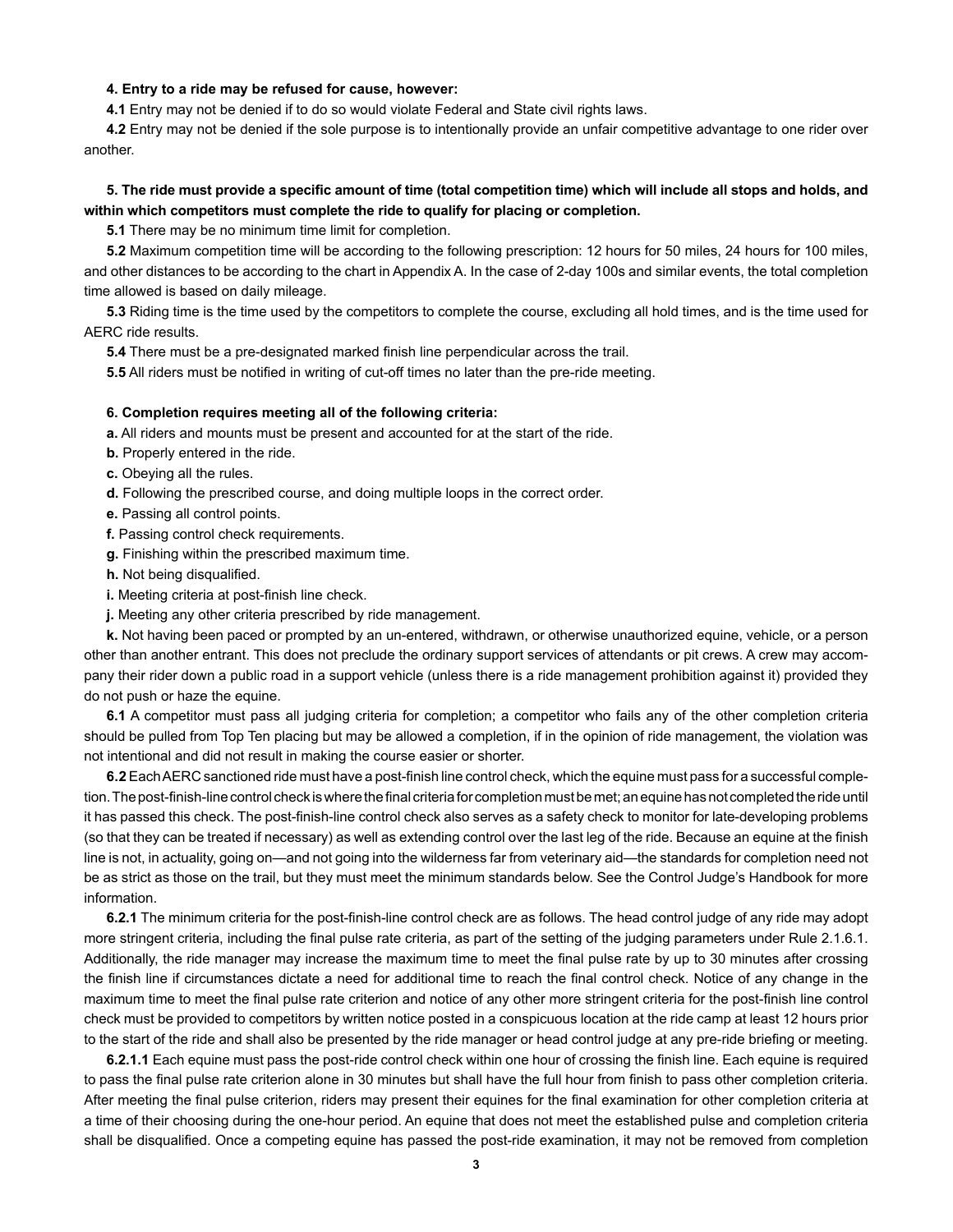for veterinary reasons.

**6.2.1.2** The equine must reach a reasonable pulse recovery based on ambient conditions. The maximum final pulse criterion is 64 beats per minute; however, the control judge(s) may allow a higher final pulse criterion in documented extreme weather conditions. Respiration should be evaluated on its own merit. Ambient temperature and humidity effects need to be recognized and their effects on respiration rate are considered.

**6.2.1.3** The equine must be metabolically stable, sufficient to demonstrate fitness to continue.

**6.2.1.4** There will be no gait aberration that is consistently observable under all circumstances that results in pain or threatens immediate athletic performance. This examination will be conducted at a trot, or an equivalent gait, straight out and back, without prior flexion or palpation. It must be recognized that we are dealing with a risk sport with its inherent wear and tear. Control judges must also be flexible enough to evaluate the equine injured after completing the course, etc. This is posed as a very minimum criterion not designed to disqualify legitimate stiffness and "leg weariness" but to discourage over usage between the last control checkpoint and the finish line.

**6.2.1.5** Soreness, lacerations, and wounds on the limbs and body—including the mouth—must be noted on the rider card. Lesions that are aggravated to a degree that affects the equine's ability to continue may be a cause for failure to complete the ride. It must be recognized by control judges that lesions caused by tack and interference may be from mild to severe and need to be evaluated on their own merit.

**6.2.1.6** Evaluation of other monitoring parameters must indicate the equine is not in need of any medical treatment. It must be borne in mind that pulse rate, respiration and soundness are but three of the important parameters considered in the state of condition evaluation.

**6.2.1.7** The equine may not have received prohibited treatment as defined in Rule 13 by a veterinarian or layman prior to the final examination.

**6.3** All riders who successfully complete the ride must receive a completion award.

#### **7. Placements will be determined by the order of finish of those who have met the completion requirements.**

**7.1** AERC accepts ties. In the case of ties, the points to be awarded shall be the sum of the positions divided by the number of people who tied. There would never be more than 10 equines in the top ten unless the last place in the top 10 would bring the total in excess of 10 equines.

#### **8. The AERC will record points and mileage for AERC members.**

**8.1** Points are calculated on the basis of actual finishing position regardless of whether other competitors are AERC members or not. Equines that are entered in an AERC sanctioned event must be registered prior to the event with AERC in order for the rider to receive points and the equine to receive mileage.

**8.2** Members whose dues are not paid by February 1st will receive no points or miles for rides held between December 1st and the date their membership is restored.

**8.2.1** These points cannot be recovered, but the miles may be recovered for career mileage credit by contacting the AERC office.

**8.3** A new member will be able to obtain mileage credit for miles ridden prior to the date of joining by contacting the AERC office.

**8.4** Career mileage credit only for AERC members and equines who participate in endurance rides in a foreign country at least 50 miles long and sanctioned by an AERC recognized organization to be confirmed, in advance of the rider's participation, through the AERC office.

**8.5** Points

**8.5.1** The AERC has two divisions (Senior and Junior) based on the age of the rider, independent of any ride management rules governing junior and senior riders.

**8.5.2** There are also weight divisions within the Senior Division. Competitors are recorded in weight divisions as indicated in the ride results.

**8.5.2.1** Heavyweight, consisting of riders whose combined body weight and tack is 211 pounds or more.

**8.5.2.2** Middleweight, consisting of riders whose combined body weight and tack is from 186 to 210 pounds.

**8.5.2.3** Lightweight, consisting of riders whose combined body weight and tack is from 161 to 185 pounds.

**8.5.2.4** Featherweight, consisting of riders whose combined body weight and tack is 160 pounds or below.

**8.5.2.5** For a rider to stay within a weight division he/she must meet the minimum requirement but need not stay under the maximum parameter.

**8.5.3** Each rider riding for weight division points may be weighed at any ride.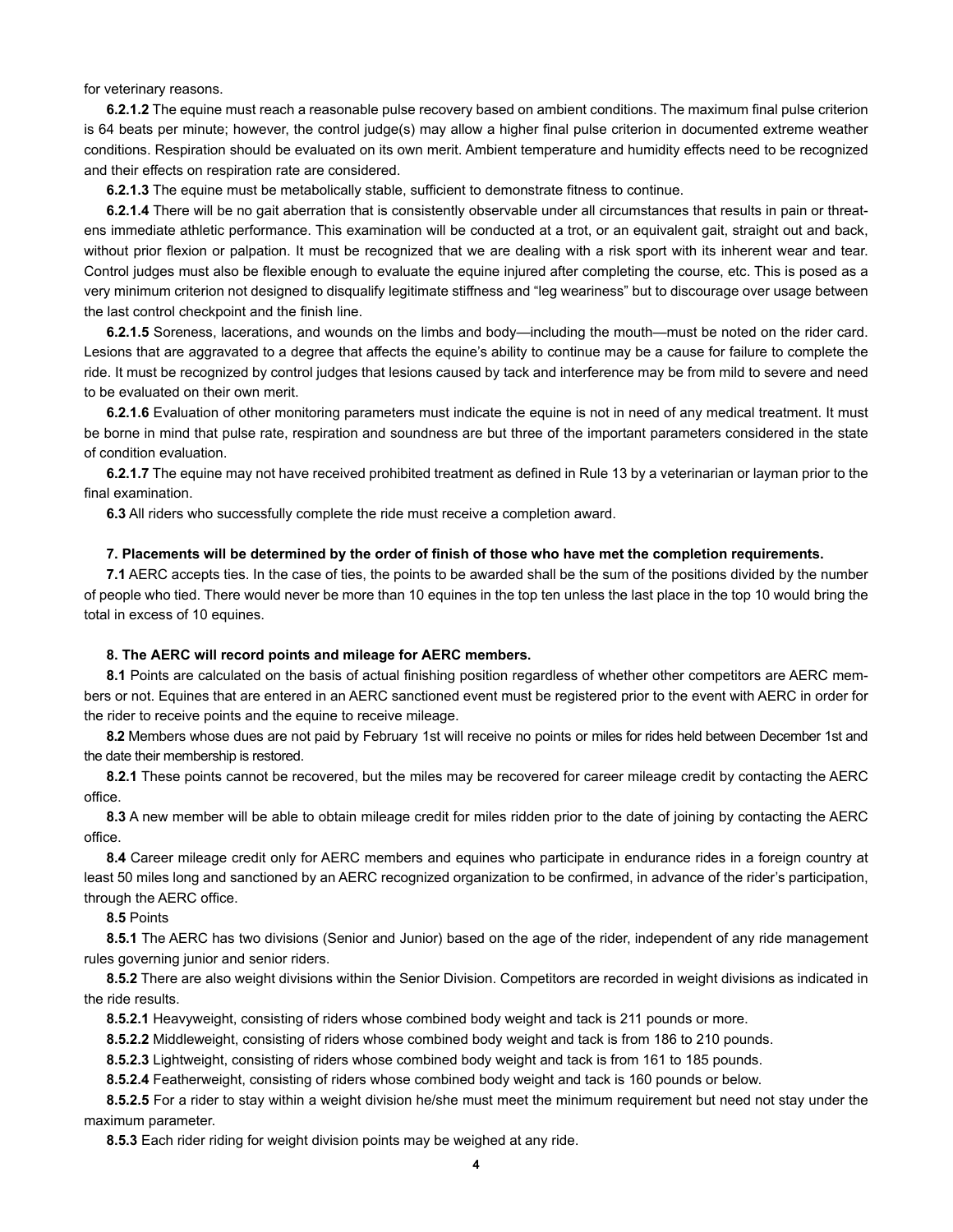**8.5.3.1** Any other rider has the right to challenge the weight of a competitor and request a weighing.

**8.5.3.2** Management must exercise reasonable discretion in making allowances for normal weight loss of rider during competition and inaccuracy of ride scales. (A 4% allowance applied evenly to all competitors would be reasonable.)

**8.5.4** Ride results list all completing riders in order of finish along with their division.

**8.5.4.1** The AERC will disqualify any members found to have deliberately given AERC fraudulent information regarding weight, age or any matter affecting national or regional awards. No points or miles awarded for entire year.

**8.5.5** AERC computes points within each division except the Junior division based on the following formula (one point per mile, plus bonus points per mile for Top Ten, equals total points per mile):

|       | Bonus/ | Total       |
|-------|--------|-------------|
| Place | Mile   | Points/Mile |
| 1     | 2.0    | 3.0         |
| 2     | 1.5    | 2.5         |
| 3     | 1.2    | 2.2         |
| 4     | 1.0    | 2.0         |
| 5     | 0.8    | 1.8         |
| 6     | 0.6    | 1.6         |

**8.5.5.1** Where there are fewer than eleven Senior starters (all weight divisions added together), all bonus points, (overall and weight division), are reduced by the following methods.

**8.5.5.2** Junior starters for a ride shall not be counted in the overall count for starters.

**8.5.5.3** Bonus points that would have been earned by the place equal to the total number of Senior starters are subtracted from every finisher's points.

**8.5.5.4** Points are calculated in the Junior Division based on Top Five placing, according to the following formula:

|                |     | Place Bonus Total Pts./Mile |
|----------------|-----|-----------------------------|
| 1              | 2.0 | 3.0                         |
| 2              | 1.2 | 2.2                         |
| 3              | 0.8 | 1.8                         |
| $\overline{4}$ | 0.4 | 1.4                         |
| 5              | 0.2 | 1.2                         |
| 6&lower 0.0    |     | 1.0                         |

**8.5.5.5** Where there are fewer than six junior starters, bonus points are reduced by the same method as for the Senior riders. **8.6** Members completing one-day rides of 100 or more sanctioned miles receive 1.5 times the number of points listed above.

Members competing in rides from 75 to 95 miles receive 1.25 times the number of points listed above.

**8.7** If a member moves to a different AERC Region prior to June 1, all points and mileage will be recorded in the Region to which that member moves; in a move on or after June 1, all points and mileage remain in the original Region.

#### **9. An award will be available for the equine judged to be in the Best Condition.**

**9.1** The award does not have to be given.

**9.1.1** The control judge(s) may feel that none of the equines in contention for the award deserve to receive it.

**9.2** Use of the AERC Best Condition System is optional with ride management.

**9.2.1** Only equines selected as Best Condition using this system (with Best Condition forms returned along with the ride results) are recognized by the AERC.

**9.2.2** Rides have the option of giving other best conditions besides the AERC Best Condition if they wish.

**9.2.3** The AERC recognizes only one Best Condition equine at any one ride.

**9.3** Under the AERC system, all equines placing in the top ten will be eligible for the Best Condition award.

**9.3.1** The control judge(s) will be the sole judge of the equine scoring portion of the award.

**9.3.2** Ride management determines the weight and time portion of the awards.

**9.3.3** Procedure in the event of a tie (best condition score), the equine among those tied with the highest equine scoring section will be the winner. If there is still a tie, the equine among those still tied that finished ahead of the other(s) will be the winner.

**9.4** The AERC recognizes a National Regional Best Condition Champion Equine, according to the following system:

**9.4.1** Each member owned equine receiving a Best Condition by the ride shall receive one point per mile of sanctioned ride length (in the Best Condition point system – those points do not go into the overall point system).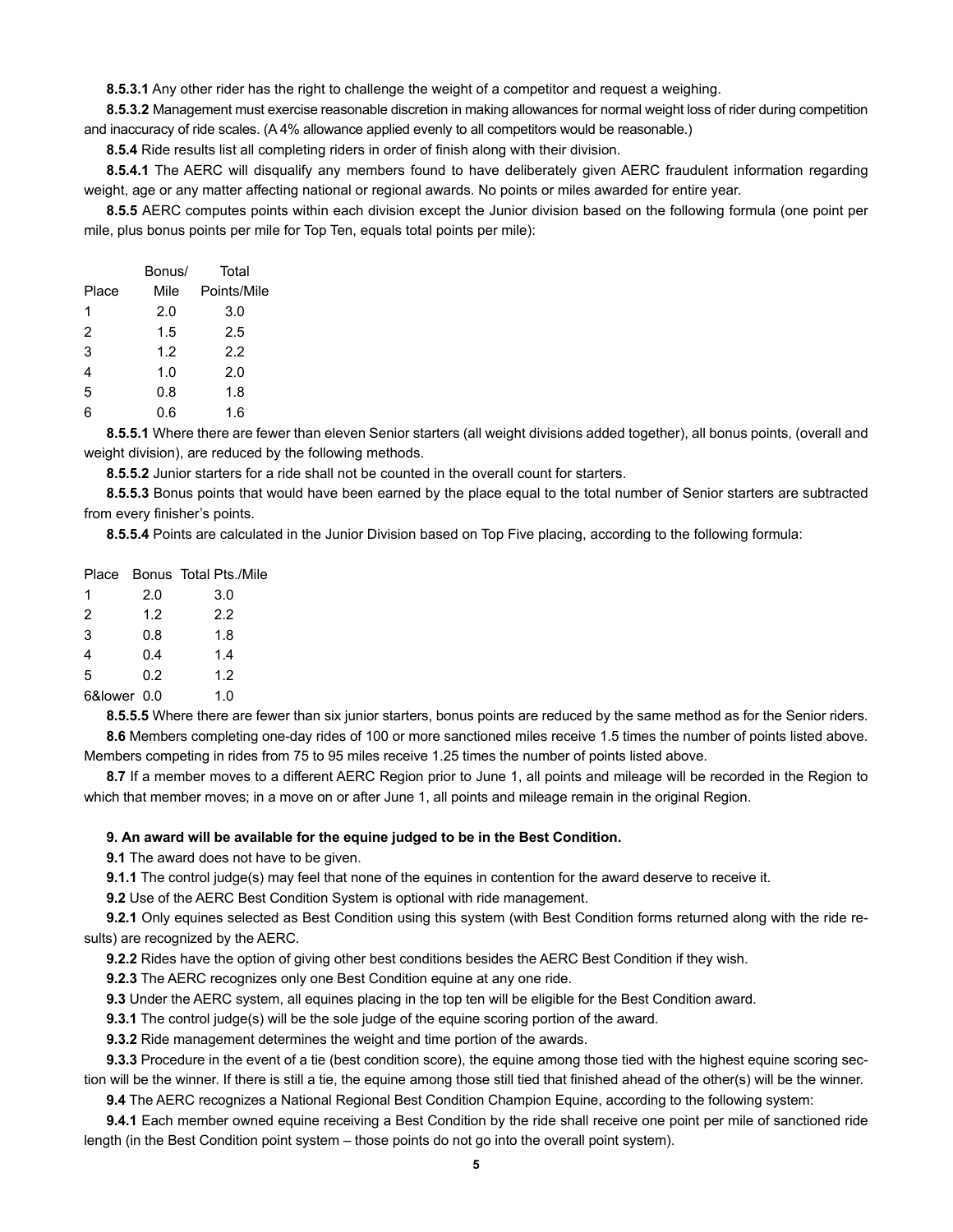**9.4.1.1** If there are fewer than ten starting equines, the points are reduced by 10% for each starter fewer than ten; that is, if there are nine starters, the points are reduced by 10%, for eight starters, by 20%, and so forth. However if there is only one starting equine, no Best Condition points shall be awarded.

**9.4.2** At the end of the ride season, the member-owned equine in each Region with the highest number of points in this system, irrespective of the number of different riders which may have ridden the equine, shall be the Regional Best Condition Champion. The member owned equine with the highest number nationally shall be the National Best Condition Champion.

**9.4.2.1** Equines must receive two Best Condition awards or a minimum of 100 Best Condition points during the ride season to qualify for these awards.

**10. All Junior riders in both full and Limited Distance rides, whether they are AERC members or not, must be accompanied by a competent adult (18 years or older) sponsor throughout the competition. Junior and Sponsor must ride together at all times, including entering and leaving all control checks at the same time; the only exception being that at the finish a Junior may finish within the same minute or within the one minute on either side of the sponsor's finishing minute.**

**10.1** A Junior is a rider who was under the age of 16 as of the first day of the ride season in which the ride is held.

**10.1.1** All Juniors, sponsored or un-sponsored, must wear approved safety helmets (approval by AHSA, PCA, ANSIZ90.4, or Snell).

**10.2** Junior riders may participate in AERC competition only with the written consent of a parent or quardian. This consent shall imply:

**10.2a.** Acceptance of all AERC rules, particularly the ability of a Junior to substitute a sponsor during a ride as allowed by AERC rules and regulations; and,

**10.2b.** Prior consent to any emergency medical treatment or aid.

**10.3** An AERC member 14 years or older who has completed 500 miles or more in the AERC rider mileage program may ride un-sponsored, but will compete in the senior division.

**10.3.1** Such un-sponsored young rider must have on file in the AERC office a letter by parent or guardian which consents to and requests un-sponsored status.

**10.3.2** The AERC office will then provide a letter for this un-sponsored young rider verifying 500 miles in AERC rider mileage program, which letter must be presented to ride management at check-in or earlier.

**10.3.3** Management may choose not to honor the "un-sponsored young rider" concept and require all persons under 16 years of age to have sponsors.

**10.4** The sponsor must be a competent adult (18 years or older) and must be duly entered as a competitor in the event and sponsorship must be documented on the Junior entry form complete with sponsor signature, at the time sponsorship begins.

**10.4.1** Junior and/or sponsor normally may suspend their sponsorship agreement only at regular stated checks and then only with the knowledge and consent of ride management, and management's documentation of the change when it occurs.

**10.4.1.1** Sponsorships may change between checks only in the event that either competitor or either competitor's mount is unable to continue safely to a checkpoint.

**10.4.1.2** In the event of an emergency and in order to remain in competition, the Junior who is in last place and whose preregistered sponsor is pulled, and there are no other qualified sponsors to follow, the Junior may be sponsored by an un-entered qualified rider through the completion of the ride, with ride management and control judge approval. He would receive last place junior points. This emergency sponsor will receive no credit for mileage or points. The Junior may also be sponsored by an adult on foot from the last control check with the approval of ride management.

**10.5** Infraction of the sponsorship shall result in either the sponsor and/or the Junior being disqualified.

**10.6** AERC points must be submitted and recorded per the above regulations independent of ride management's local ride rules governing Junior and Senior riders.

**11. While the welfare of an equine participating in an endurance ride is the primary responsibility of the rider, it is also the responsibility of everyone participating in an endurance ride whether as a rider, crew member, ride official, control judge or spectator to protect the welfare of equines at the ride.** 

**11.1** No one participating in an endurance ride shall abuse an equine present at a ride. Abuse of an equine includes but is not limited to:

Beating, striking, excessively whipping, or otherwise inflicting cruelty upon an equine.

Recklessly overriding an equine or riding in a manner likely to cause harm or injury.

Failing to provide adequate care or otherwise neglecting an equine.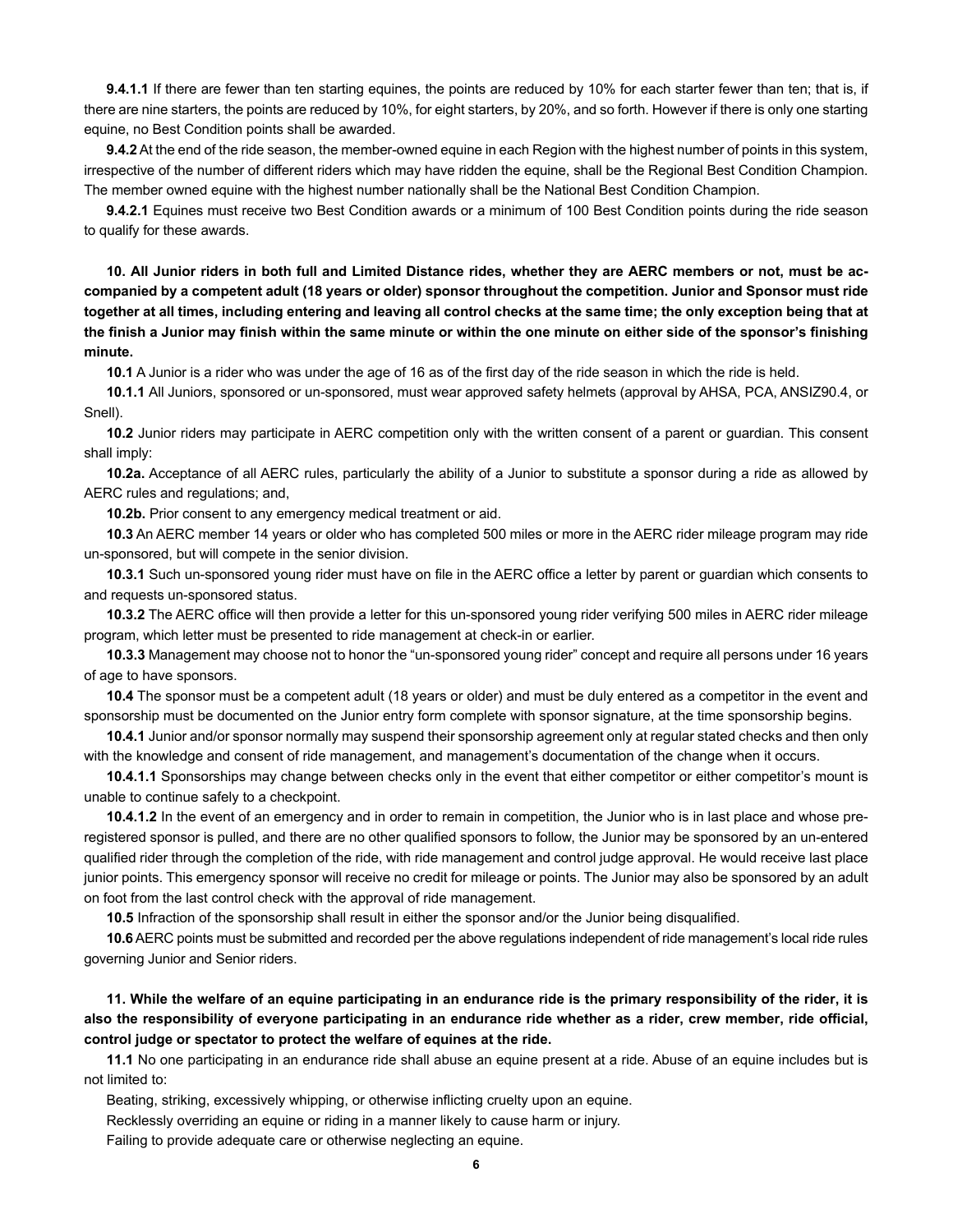Conduct towards an equine which is prejudicial to the sport of endurance riding and puts the sport in a negative light.

# **12. It is the duty of everyone participating in an endurance ride whether as a rider, crew member, ride official, ride volunteer, control judge or spectator to act in a manner which does not disrupt the ride or reflect poorly on the sport of endurance riding.**

**12.1** No one participating in an endurance ride shall engage in abusive behavior towards any other participant or member of the public at an endurance ride. Abusive behavior towards people includes but is not limited to:

Verbal abuse.

Physical assault.

Causing or threatening injury.

Unreasonably endangering the safety or life of others or their equines.

Damaging or trespassing on property.

Unsportsmanlike conduct.

Conduct prejudicial to the endurance ride or to the sport of endurance riding.

**12.2** Owners/riders must adequately restrain or contain their equines at the ride venue. The owner/rider is responsible for ensuring secure restraint of equines under their care and supervision from the time of arrival at the venue until final departure, whether the equines are entered into competition or not.

#### **13. Prohibited Substances and Treatments: General Provisions:**

**13.1** The purpose of this rule against the use of Prohibited Substances or Prohibited Treatments in equines during endurance rides is both to protect the equines from harm and to ensure fair competition. Endurance equines should compete under their natural abilities without the influence of any drug, medication or veterinary treatment.

**13.1.1** Prohibited Substances or Prohibited Treatments as defined in this rule shall not be administered to or used in an equine competing in an endurance ride. No equine in which a Prohibited Substance or its metabolite is present shall compete in an endurance ride, regardless of when the Prohibited Substance was administered to it.

**13.1.2** For purposes of this rule, an equine shall be considered to be competing in an endurance ride from the time it passes its pre-ride control check until the time it either has been pulled during a ride or is examined for its post-ride control check after finishing a ride. If the equine stands for best condition judging, it will be considered to be still competing until the end of its postride control check or the end of the best condition judging. Each day of a multiple day ride shall be considered a separate ride for purposes of this rule, except that equines competing on consecutive days shall be considered to be competing during the entire time between the rides on those days.

**13.2** Prohibited Substances:

**13.2.1** The products identified in Appendix A to this rule are Prohibited Substances.

**13.2.2** A substance which is not identified by name in 13.2.1 above is a Prohibited Substance if it falls within the categories identified on Appendix B to this rule.

**13.2.3** Notwithstanding any other provision of this rule, the products or categories of substances identified in Appendix C to this rule are not Prohibited Substances.

**13.2.4** If a substance is not identifiable as a Prohibited Substance under 13.2.1 or 13.2.2 above or is not specifically allowed under 13.2.3 above, it is a Prohibited Substance if it is (a) either an exogenous substance or an endogenous substance administered in abnormal amounts, and is (b) potentially harmful to the equine or performance enhancing.

**13.2.5** The AERC recognizes that trace amounts may be detected of some substances which are commonly used for treating equines and which are considered not to influence equines during competition when present under certain threshold levels. The AERC also recognizes that trace amounts may also be detected of substances which have no legitimate use in equines but which are present at extremely low levels from unintentional and unavoidable exposure to environmental contamination. Accordingly, notwithstanding any other provision of this rule, the following specific substances only are not Prohibited Substances if detected in concentrations below the threshold amount corresponding to the substance in the table shown in Appendix D to this rule.

**13.2.6** General guidelines for the length of time selected substances remain in an equine's system are set out in Appendix E to this rule. These detection time guidelines are advisory only and are not a part of this rule governing Prohibited Substances. The detection time for a Prohibited Substance varies with the size and health of the equine, the method of administration, dosage, the testing method and the detection limits used by the testing laboratory, among other factors. Accordingly, these detection time guidelines shall not affect the determination of whether or not there has been a violation of this rule. Reliance on these detection time guidelines does not guarantee compliance with this rule.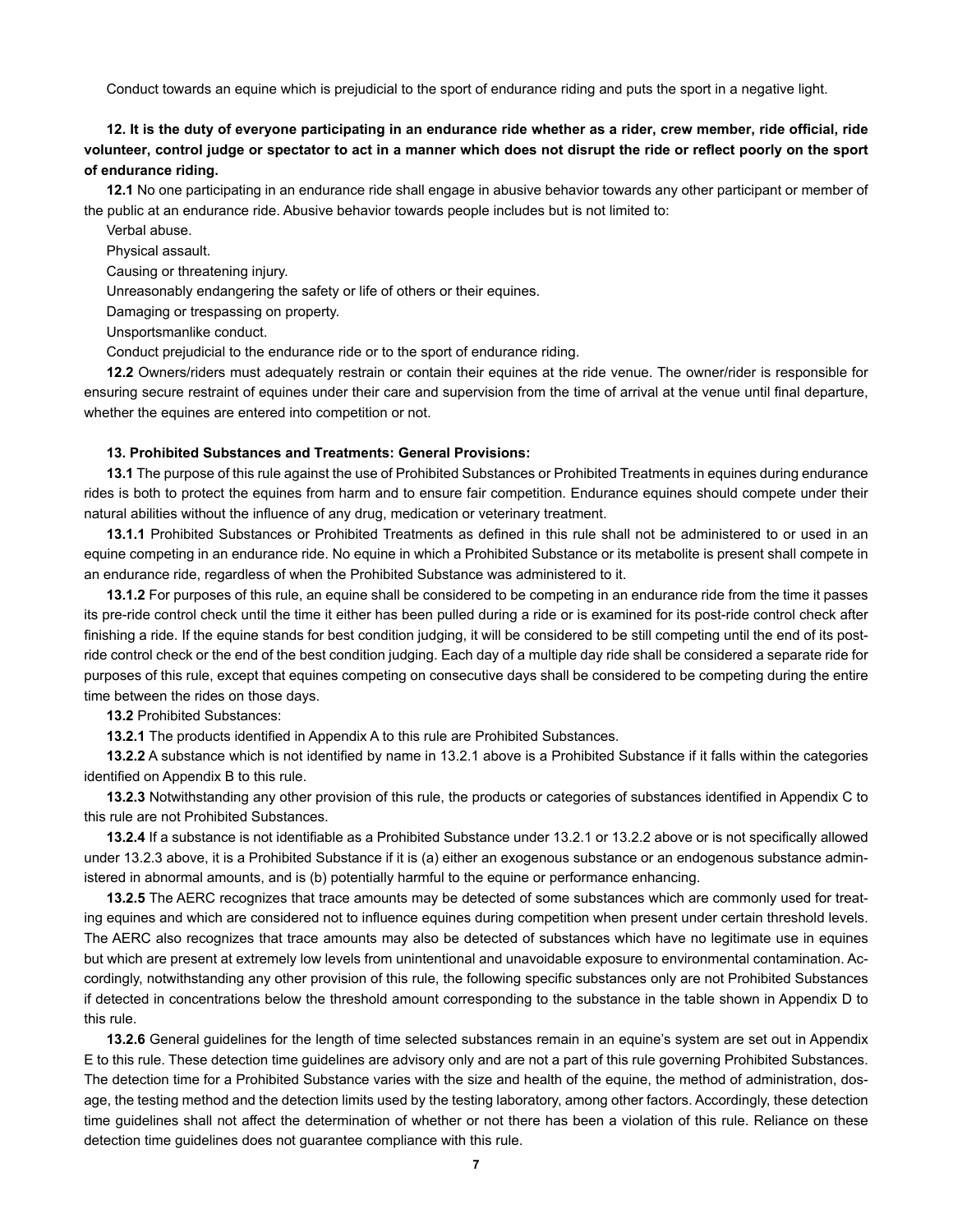#### **13.3** Prohibited Treatments:

**13.3.1** The treatments or procedures identified in Appendix F to this rule are Prohibited Treatments if administered to an equine while it is competing in an endurance ride.

**13.3.2** Prohibited Treatments while an equine is competing in an endurance ride shall also include any diagnostic procedures involving the use of a needle, syringe or other device or instrument except for a stethoscope, heart rate monitor, rectal or skin temperature thermometer, or syringe for the oral administration of permitted substances. Drawing blood or measuring blood parameters by any means including, but not limited to, transdermal methods from an equine while it is competing in an endurance ride is a Prohibited Treatment unless it is done for diagnostic or research purposes and access to results or other information from measuring blood parameters is withheld from the equine's rider, owner and crew from the time the ride starts until after the equine has finished competing in the ride. The intention to draw blood or measure blood parameters by any means from an equine for diagnostic or research purposes must be declared in writing to the head control judge at the time of the equine's pre-ride control check so that there is no misinterpretation during competition of the purpose for using the needle and syringe necessary for drawing blood or instruments needed to measure blood parameters.

**13.3.3** The following veterinary procedures are considered Prohibited Treatments even if performed prior to time the treated equine is competing in an endurance ride:

**13.3.3.1** Shockwave therapy is a Prohibited Treatment unless performed more than seven days prior to the time the treated equine is competing in an endurance ride.

**13.3.3.2** Surgical or chemical neurectomy, whenever it is performed, is a Prohibited Treatment. No equine which has been the subject of a neurectomy at any time after the effective date of this rule shall compete in an endurance ride.

**13.3.4** Notwithstanding any other provision of this rule, the treatments or procedures identified in Appendix G to this rule are not Prohibited Treatments even if administered to an equine while it is competing in an endurance ride.

**13.4** Revision of Appendices:

**13.4.1** The appendices referred to in this rule shall be periodically updated by the AERC upon the advice of its Veterinary Committee and shall be published on an annual basis with the AERC Rules.

**13.5** Enforcement Procedures:

**13.5.1** Any equine and rider violating this rule at an endurance ride shall forfeit any completion or placing for the ride. The AERC may impose additional penalties for violation of this rule on any person responsible for the violation. Normally, the rider of the equine and its owner shall be considered the persons responsible for its custody and care at a ride. Accordingly the rider of the equine and its owner shall avoid liability for additional penalties for violation of this rule only by showing by clear and convincing evidence that: (a) some other person outside of the rider or owner's control was responsible for the violation and (b) the rider or owner bore no fault for the violation.

**13.5.2** Every rider or other person in control of an equine at an endurance ride shall upon request by an AERC approved veterinarian or governmental testing representative permit a specimen of urine, saliva, blood or other substance to be collected from the equine for testing. Refusing to allow or cooperate with testing for Prohibited Substances at an endurance ride shall be considered to be the same as the administration or use of a Prohibited Substance and shall be grounds for immediate disqualification from the event as well as the imposition of additional penalties by the AERC.

13.5.3 The AERC shall with the advice of the Veterinary Committee establish and publish procedures for the testing for Prohibited Substances. Upon receipt of a laboratory report from an approved laboratory showing the presence in a test sample from an equine competing in an endurance ride of a substance which may be a Prohibited Substance under this rule the following shall occur:

13.5.3.1 The Executive Director shall promptly forward, by electronic transmission, copies of the laboratory report to the Veterinary Committee and the Legal Committee (hereinafter the "Notification Documents"). The date of transmission of the Notification Documents is the "Notification Date."

13.5.3.2 The Veterinary Committee and the Legal Committee shall, within 10 business days of the Notification Date, each notify in writing the Executive Director with the opinion to either proceed with the filing of a Protest for a violation of this Rule 13 or request additional time and resources to independently verify material concerns regarding the Notification Documents (hereinafter the "Independent Investigation Period").

13.5.3.3 If both the Veterinary Committee and the Legal Committee affirm the Notification Documents meet the criteria of a Rule 13 violation then the Executive Director shall initiate a Protest on behalf of AERC.

13.5.3.4 If either the Veterinary Committee or the Legal Committee requests an Independent Investigation Period then a 30 business day period shall commence during which the respective committee may conduct a confidential investigation governed by the professional ethics and best practices guidelines of their licensing bodies. The Independent Investigation Period commences with notification to the Executive Director by the respective committee of the request for additional investigation into the possible violation of this Rule 13.

13.5.3.4.1 If either the Veterinary Committee or the Legal Committee seeks additional information which can only be obtained by direct communication with the alleged violator then a letter of Independent Investigation request shall be issued (hereinafter the "Notice of Independent Investigation").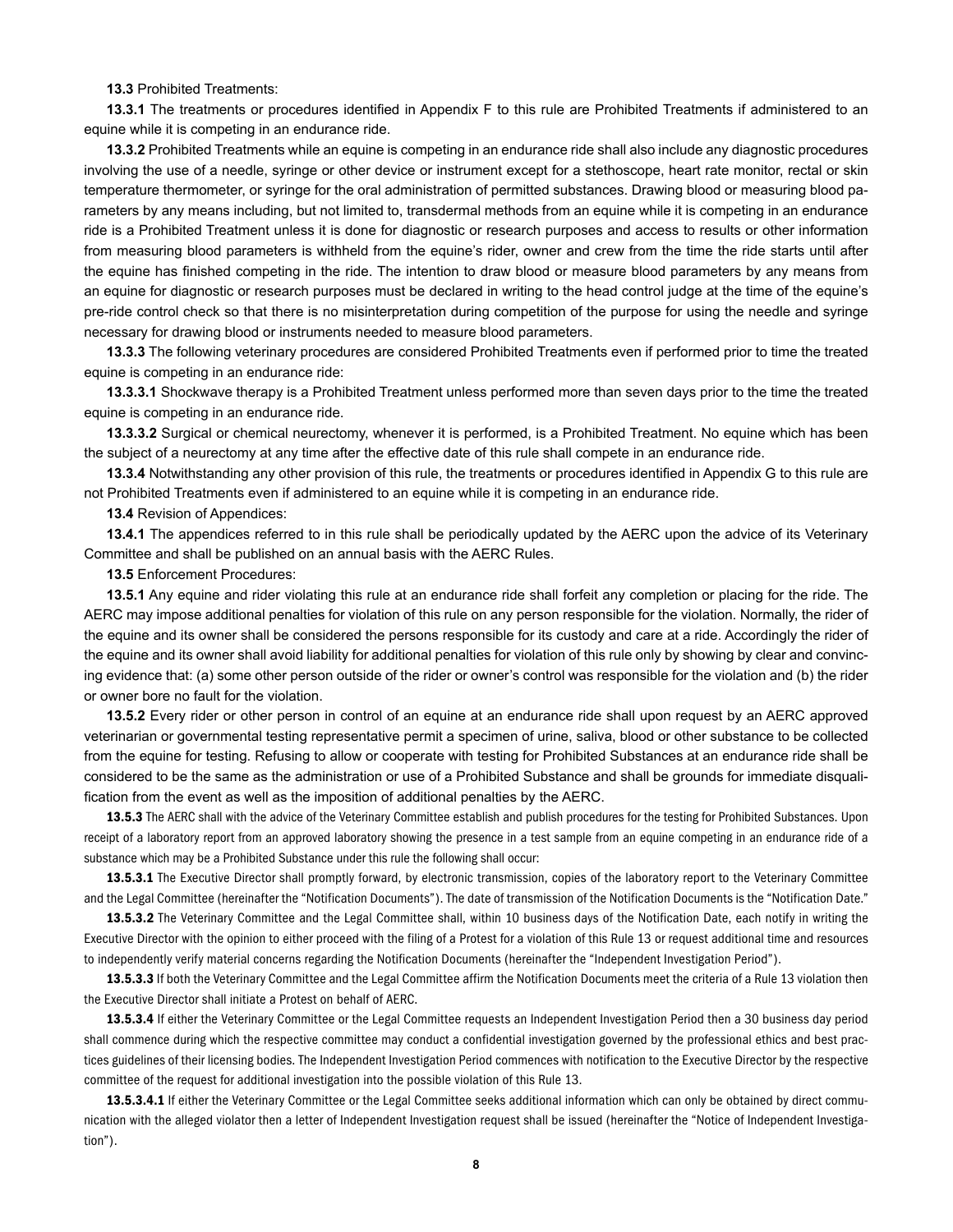13.5.3.5 If after the Independent Investigation Period has ended both the Veterinary Committee and the Legal Committee confirm that the Notification Documents together with the findings of the Independent Investigation Period conclude that a possible violation of Rule 13 occurred then the Executive Director shall initiate a Protest on behalf of AERC.

13.5.3.6 If after the Independent Investigation Period has ended the Veterinary Committee and the Legal Committee are not in agreement on whether a Protest should be filed, then the AERC Executive Committee shall be the final arbiter to either allow a Protest to be initiated or to disallow a Protest to be initiated. For the avoidance of doubt, if one committee says a Protest should be filed and the other committee says a Protest should not be filed, then the AERC Executive Committee shall, based on the Notification Documents together with the findings of the Independent Investigation Period, cast the final vote as to whether a Protest shall be filed.

13.5.4 The Executive Director shall at all times and with all communication maintain the confidentiality and anonymity of the individual named in the Notification Documents and all communications related to a possible Rule 13 violation. The Legal Committee and Veterinary Committee shall be bound by their respective codes of professional conduct and ensure all means necessary are taken to maintain the confidentiality of any proceedings related to this Rule 13.

#### **14. Protests**

**14.1** Introduction. Any AERC member, other than a single event member as defined in the AERC Bylaws, may bring a protest with the AERC Protest and Grievance Committee alleging violation of AERC Rules by anyone participating in any manner at an AERC sanctioned ride, including, but not limited to, a rider, equine owner, crew member, control judge, treatment veterinarian, ride manager or other ride management personnel. Anyone contemplating a protest must first attempt to resolve his or her complaint informally by discussing the alleged violation with the person committing the violation and/or the ride manager and/ or appropriate regional director. All filings, submissions and other communications relating to the protest shall be in writing and transmitted electronically (email) unless requested otherwise by any of the involved parties, in which case communication shall be by certified mail, return receipt requested.

The Protest and Grievance Committee and, in the case of an appeal, the Board of Directors shall apply the AERC Rules and Bylaws in deciding the protest.

#### **14.2** Protest Procedures.

**14.2.1** Time of Filing. Any person bringing a protest (the "protestor") shall file it with the AERC office, either by electronic transmission (preferred) or by certified mail, return receipt requested, no later than 30 days after the ride in question. If an alleged violation does not come to light until the ride results are printed in Endurance News, the protest must be filed no later than 30 days after the mailing of Endurance News. The date the AERC office receives the protest shall be considered the date of filing. The deadline for filing a protest in an individual case may be extended by the AERC President in his or her sole discretion for good cause shown for a period of no more than 60 days from the original deadline. Any such extension shall be memorialized by the AERC President in writing and filed with the AERC office. Any protest filed after the applicable deadline shall be rejected by the AERC and shall not be considered on its merits. The AERC office shall also notify the ride manager and all affected regional directors of the filing of the protest.

**14.2.2** Content of Protest. Every protest must be filed using the complaint form attached as Appendix 14A to the AERC Rules. The complaint form may be amended from time to time by the AERC Board of Directors. The complaint form shall at a minimum require the protestor to state:

**a.** The full name and address of the person accused of the violation of AERC Rules (the "respondent");

**b.** The name, date, location, and manager of the ride where the alleged violation occurred;

**c.** A summary of the acts of the respondent which constitute a violation of AERC Rules;

**d.** The AERC Rules, identified by Rule number, allegedly violated by the respondent. The complaint form must be fully completed and signed by the protestor. The protestor shall file with the complaint form all evidence which the protestor believes to support the protest. Evidence must be in written form and may include witness statements by the protestor or other witnesses, photographs, ride records, maps and other relevant documents. Hearsay evidence will be accepted, but will be accorded less weight than first-hand evidence.

**e.** Documentation of attempts to resolve the issue before the formal protest was filed.

**14.2.3** Filing Fee. A filing fee of \$150 must be paid by the protestor to the AERC by check, credit card or cash when the protest is filed. The AERC shall refund the filing fee if the protest is granted.

**14.2.4** Invalid Filing. Any protest filed after the applicable deadline or which fails to include the required complaint form or filing fee shall be rejected by the AERC and shall not be considered on its merits.

**14.2.5** Respondent's Opposition. Upon receipt of a properly initiated protest, the AERC office shall immediately transmit the complaint form and all supporting evidence to the Protest and Grievance Committee. The AERC office shall also notify the Regional Directors of the region involved in the protest that a protest has been filed, identifying the parties and the ride, if any, which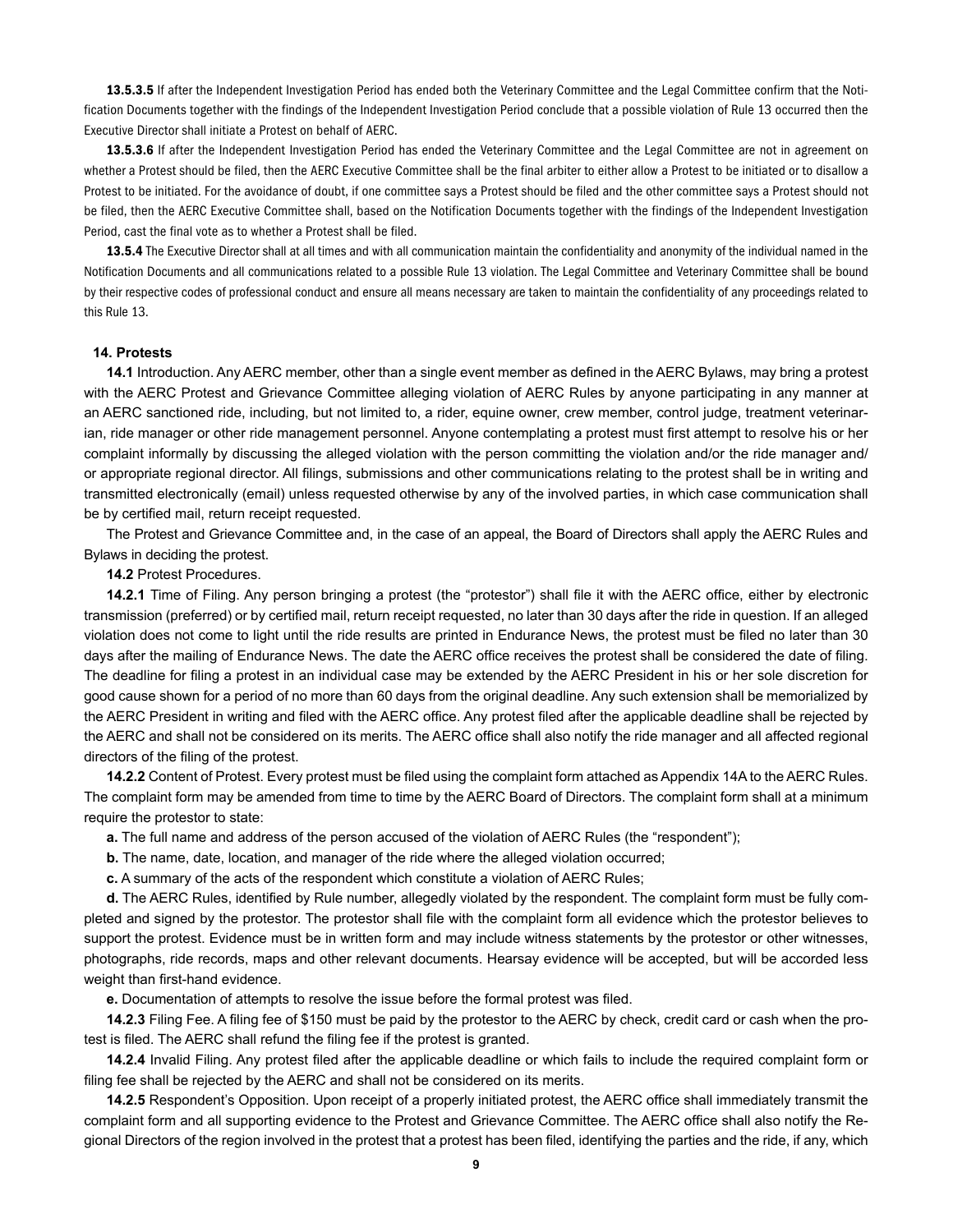is the subject of the protest but not including any further documentation. Upon receipt of the protest with supporting evidence, the Chairman of the Protest and Grievance The Chair of the Protest and Grievance Committee shall serve the respondent either by electronic transmission or, at the request of the respondent, by certified mail, return receipt requested, written notice of the filing of the protest and with a copy of the complaint form and all supporting evidence. The respondent shall have 30 days after the date of the electronic delivery or of mailing of the notice of the protest to file written witness statements and other documents in opposition to the protest. If no response from the respondent is received by the AERC office within the 30-day period, the AERC office shall attempt to make contact with the respondent by telephone and email and will report the results of the attempted contact to the Chair of the Committee. In the absence of a response from the respondent, the Protest and Grievance Committee may conclude that all well-supported facts of the protest may be considered true. The Chair of the Committee shall provide the protestor with copies of all witness statements and other documents filed by the respondent in opposition to the protest. The Chair of the Committee may in his or her sole discretion allow the protestor and respondent to file additional written materials within a time period selected by the Chair not to exceed 30 days from the time for filing of the respondent's initial opposing papers.

**14.2.6** Independent Investigation. The Chair of the Committee may in his or her sole discretion decide to perform, or direct other members of the Committee to perform, independent investigation of the alleged rules violation(s) by interviewing the ride manager or other relevant witnesses. The Chair of the Committee shall decide how to share the information from any such investigation with the protestor and respondent so that they will have an opportunity to respond.

**14.3** Mediation. The Chair of the Committee shall first refer the protest to nonbinding mediation to provide the protestor and respondent an opportunity to voluntarily settle the matters in dispute. The Chair of the Committee shall select the time during the protest process to refer the protest to mediation. The mediation shall be conducted by a mediator from a panel of mediators approved by the AERC Board of Directors. The mediation shall be conducted telephonically unless the protestor and respondent make arrangements to meet personally with the mediator. The mediation will be conducted in confidence and no position taken or statement made by anyone at the mediation shall be submitted or considered as evidence in any following protest proceedings. Once mediation has concluded, the mediator is responsible for filing a report with the AERC office stating either 1) mediation was successful and the protest is considered withdrawn or, 2) mediation was unsuccessful and the protest has been referred back to the Committee for decision. The AERC office shall inform the Board of the results of the mediator's report.

Once a protest has been referred to mediation by the Chair of the Committee, all time periods for filing written materials will be suspended for 30 days to allow the mediation to occur. If a settlement is reached through the mediation, the protest shall be considered to have been withdrawn and the filing fee paid by the protestor shall be refunded by the AERC office. If the protest is not resolved through mediation, the protest proceeding shall resume after the termination of the 30-day suspension of proceedings.

**14.4** Decision. After each of the members of the Committee has reviewed all of the evidence timely submitted by the protestor and respondent, the Committee shall prepare a written decision no later than 90 days after receipt by the Chair of the final written materials submitted under this Rule. The decision shall summarize the Committee's findings, state whether the protest is granted or denied in whole or in part, assess any penalties and direct any required amendment of the ride results, standings, and rider and equine records or other actions by the AERC necessary to implement the decision. The protestor and the respondent shall be identified by name in the title and text of the written decision. The Chair of the Committee shall serve the written decision upon the protestor, the respondent and the AERC office either by electronic transmission or by certified mail, return receipt requested. The AERC office shall copy each member of the Board of Directors with the written decision by email. The President of the AERC may in his or her sole discretion extend in writing the deadline for preparation of the written decision by no more than 60 days for good cause shown. Any failure of the Protest and Grievance Committee to meet the deadline for preparation of the written decision shall result in referral of the protest to the Board of Directors to decide the protest acting in substitution for the Protest and Grievance Committee.

#### **14.5** Appeal.

**14.5.1** Initiation of Appeal. The protestor or respondent may appeal the decision of the Protest and Grievance Committee to the AERC Board of Directors by filing (either by electronic transmission or by certified mail, return receipt requested) with the AERC office a notice of appeal within 30 days after the date of electronic transmission or mailing of the written decision by the Chair of the Committee. Every appeal must be filed using the notice of appeal form attached as Appendix 14B to the AERC Rules. The notice of appeal form may be amended from time to time by the AERC Board of Directors. The notice of appeal form must be fully completed and signed by the party filing the appeal. The notice of appeal must include the following:

**a.** A filing fee of \$250 paid to the AERC by check, credit card or cash.

**b.** A written statement of the grounds for the appeal.

A notice of appeal which is not timely filed or fails to include any of the above described items shall be rejected and shall not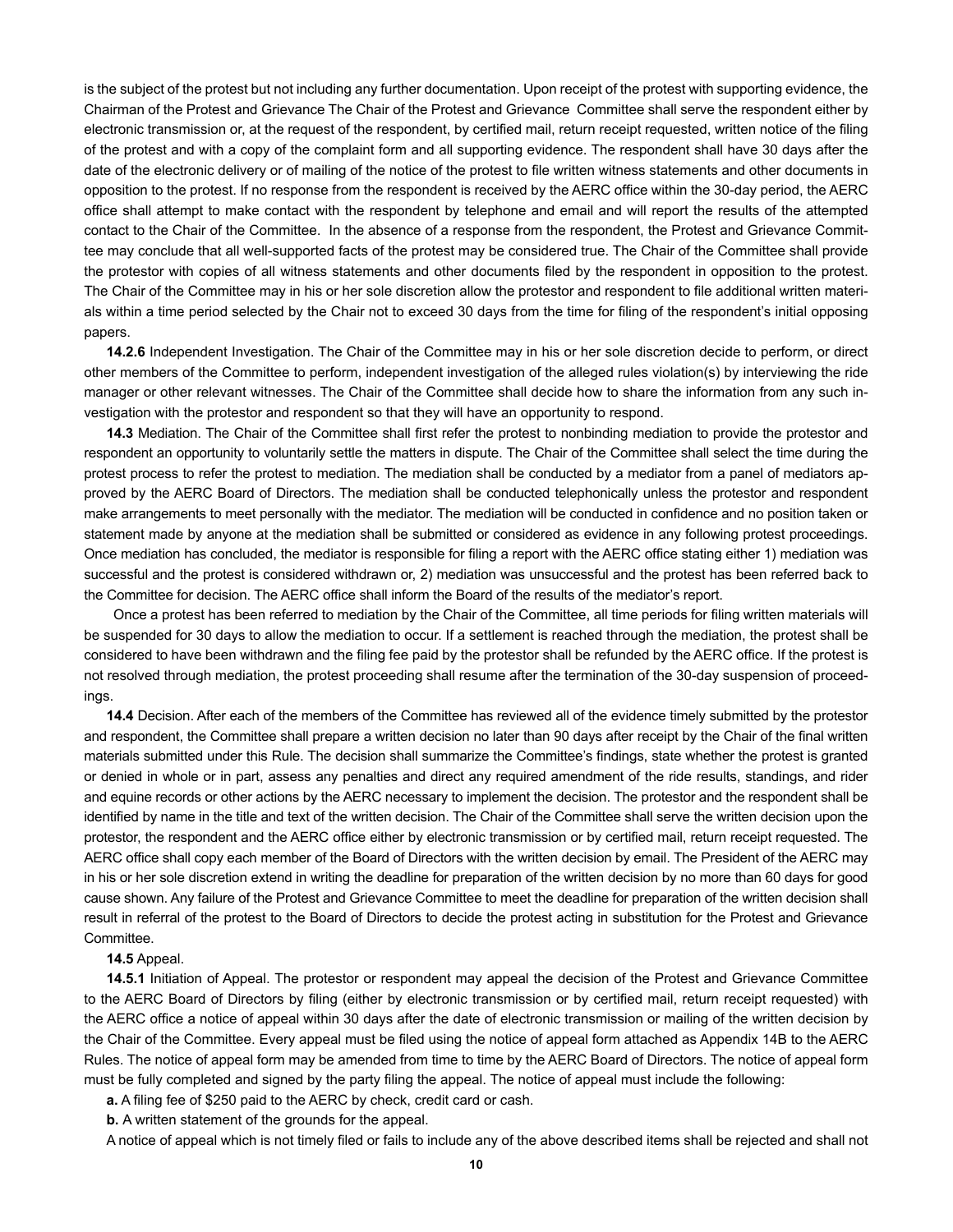be considered by the AERC Board of Directors.

**14.5.2** Submittals to the Board. Upon receipt of a valid notice of appeal, the AERC office shall serve the protestor, respondent and the Chair of the Protest and Grievance Committee either by electronic transmission (preferred) or by certified mail, return receipt requested, with a copy of the notice of appeal and the written statement of the grounds for appeal. Any party to the protest who chooses to oppose the appeal may file with the AERC office a statement of opposition to the appeal within 30 days following the date of delivery of the electronic transmission or within 30 days of mailing of the copy of the notice of appeal by the AERC office. After the time to file a statement of opposition to the appeal has expired, the AERC office shall transmit to each member of the Board of Directors a copy of the complete record of the protest, including the original complaint form, all witness statements and other written materials submitted by the protestor and the respondent, all correspondence from the Chair of the Committee, any written extensions of time period for filing, any record of investigation or hearing by the Committee and the written decision of the Protest and Grievance Committee, together with all documents timely filed by either party to initiate the appeal or to oppose the appeal.

**14.5.3** Record on Appeal. The appeal shall be based only upon the information contained in the record of the protest considered by the Protest and Grievance Committee. The statements of the parties in support of or in opposition to the appeal shall only comment on the record of the protest and shall not contain any new factual information. No additional witness statements or new factual information shall be considered by the members of the Board of Directors in deciding the appeal. The Board may seek an explanation of the Protest and Grievance Committee's decision from the Chair of the Committee to respond to any points raised in support or in opposition to the appeal.

**14.5.4** Decision by Board. The members of the Board of Directors shall have at least 15 days after the complete record of the protest is transmitted by the AERC office to consider the appeal. The Board of Directors shall decide the appeal at the earliest convenient special or regular meeting after the consideration period. The action of the Board of Directors shall be reflected in its minutes. The AERC office shall serve notice of the Board of Director's action by first class mail to the protestor, the respondent and the Chair of the Protest and Grievance Committee. There shall be no appeal from the Board of Director's decision.

**14.6** Official Record. The AERC office will maintain a complete record of the protest, including but not limited to, the complaint form, all written materials submitted by all parties to a protest, correspondence from the Chair of the Protest and Grievance Committee, any written extensions of time for filing, any record of investigation or hearing by the Protest and Grievance Committee, and the written decision of the Committee as well as any action by the Board of Directors on any appeal. The AERC office will publish the Protest and Grievance Committee's decision and any action by the Board on appeal, including a description of any penalties assessed, in the next two issues of Endurance News following the expiration of the time to appeal the Protest and Grievance Committee's decision or, if there is an appeal, following the Board of Director's action on the appeal.

The AERC Office will correct ride results, standings, and equine and rider records to correspond with the protest decision.

#### **15. Violations and Penalties**

All participants in AERC sanctioned endurance rides are expected to abide by the rules of the organization. Failure to do so may result in disqualification from competition by the ride manager of the ride where the violation occurred and/or a protest being filed with AERC. In the event that a protest is filed for a rule infraction, the penalties listed below and any other that may be deemed appropriate may be applied by the Protest and Grievance Committee and the Board of Directors.

**15.1** Violations: Violations include, but are not limited to the following:

**a.** Infraction(s) of AERC Rules and Regulations.

**b.** Failure to obey any penalty imposed by the AERC.

**c.** Knowingly permitting a suspended person to participate in any manner.

**d.** Failure to honor agreements with any ride officials, employees or AERC.

**15.2** Penalties: If found guilty, the party will be subject to such penalty as the Protest and Grievance Committee, or the Board, may determine, including but not limited to:

**15.2.1** Individuals

**a.** Warning: A letter to the accused which may contain a warning without further penalty.

**b.** Censure. A public reprimand that serves to warn the guilty party that further violations will subject the defendant to heavier penalties.

**c.** Forfeiture of completion and/or placement in a competition and/or forfeiture of any awards or prizes won in connection with the offense committed.

**d.** Suspension : A suspended person is forbidden for the time specified in the decision from holding or exercising any office in the AERC and/or participating in any way whatsoever in any AERC sanctioned ride.

**15.2.2** Ride/Ride Manager Penalties

**a.** Censure: A public reprimand that serves to warn the ride and its management that further infractions will subject the ride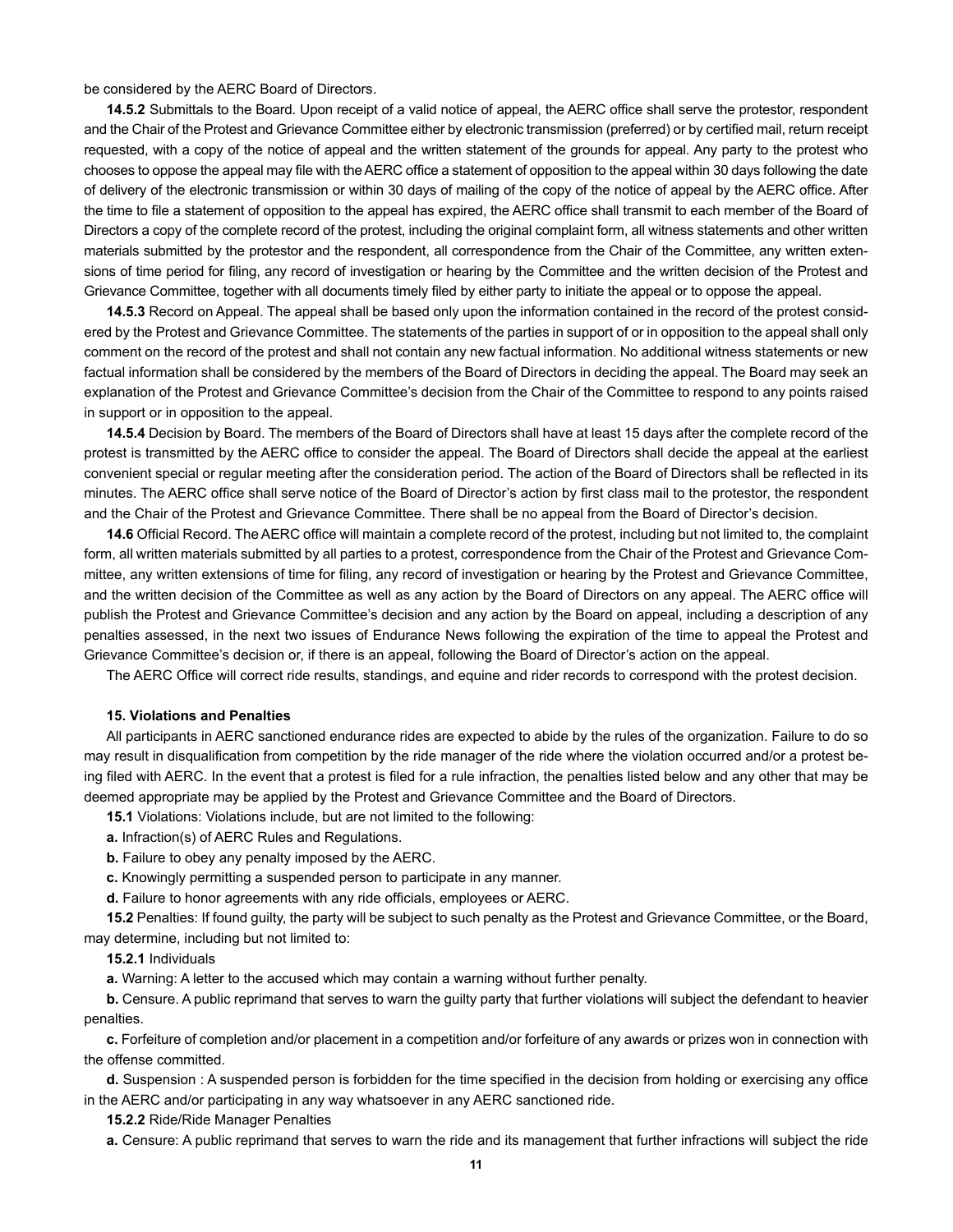and its management to heavier penalties.

**b.** Fine(s).

**c.** Suspension from the privilege of sanctioning. (May apply to the ride and/or ride management.)

**15.3** The Protest and Grievance Committee or the Board of Directors may apply more than one penalty to an infraction.

**15.4** When assigning penalties the Protest and Grievance Committee or the Board may take into consideration any pertinent information including but not limited to such things as the severity of the infraction(s), whether the infraction was intentional and the number of infractions.

**16. Sanction requests for new rides, ride date changes, or changes in the ride length must be received for approval by the Regional Director at least 90 days before the actual ride date, and received by the AERC Administrative Office at least 60 days before the ride—so that proper notification of the ride can be made to AERC members. Sanctioning directors may allow, with the approval of the other regional director and the Executive Committee, sanctioning or ride change requests that are received after the 90/60 day period for emergency purposes only. However, sanctioning directors may allow, with the approval of the other regional director and the Executive Committee, a request for the inclusion of an additional distance to an already sanctioned ride if the request is submitted at least 30 days before the ride date to the Sanctioning Director.**

**16.1** A non-refundable fee is required with ride sanction or re-sanction applications.

**16.2** Special event rides are series of rides on consecutive days, totaling more than three days or 150 miles. Special Qualification rides are rides with entry qualifications other than those contained in rule #3. Special event and special qualification rides shall require approval of the AERC Board of Directors for sanction for the first two years.

**16.2.1** A petition for such approval must be sent to the AERC Executive Director for distribution to the Sanctioning Committee where the event is to be held at least 90 days before the ride date. Upon approval the petition will be distributed to the Board for comments. Such petition must include clear rationale for the qualifications and justification for this specialty ride. The board will render its decision within 60 days. The equines must be under the control of control judge(s) experienced with equines and endurance rides from pre-ride control checks through the post-ride final control check.

**16.3** The Ride Manager must be an AERC member.

**16.3.1** An alternate manager must be appointed in the event of incapacity of a ride manager or in the event a ride manager chooses to ride his/her own ride. An alternate manager must be an AERC member. The ride results must report and name the alternate manager.

**16.4** The AERC ride season runs from December 1st through November 30th.

**16.5** The starting time of the ride must be included on the sanctioning/re-sanctioning application.

**16.6** Rescheduling rides in an emergency: The ride must meet all 90/60 day deadlines, except that a one-day delay, allowing those already at the site to stay over, can be used in an emergency with the approval of the Sanctioning Director.

**16.7** The ride manager must include a plan for providing emergency treatment for equines entered in the event. This plan must be indicated on the sanctioning/re-sanctioning application.

**16.8** A ride offering any single prize valued in excess of \$1,000, with the exception of futurities and other contributory schemes supported by an organization recognized by the AERC, shall engage an AERC steward to monitor the event and shall pay the steward's expenses.

**16.8.1** Said steward shall not be: a rider in that event, of any familial relationship to any rider, ride management, control judge or treatment veterinarian in that event or own or have had any financial interest in an equine entered in the event within two years prior to the event; and said steward shall not have any additional responsibilities within the event.

**16.8.2** Said steward shall be selected at the time of sanctioning by the ride manager from a list of three nominees prepared by the Regional Directors of the region of the event and approved by the Executive Committee of the Board.

**16.8.2.1** Said steward must be a current member of the AERC who has both 1,500 career miles and experience as a key member in ride management.

**16.8.3** Duties shall be, but are not limited to: Said steward shall clearly understand that he/she is not to be involved in the management or judging of an event, but rather is present to insure that the event is run in accordance with AERC Rules and Regulations. The steward must be available to competitors and management at all times to clarify the application of rules and investigate any infractions. The steward must submit a written report to the AERC Executive Committee within five days of the event.

**16.9** Sanctioning Directors may withhold or remove sanctioning before or during the competition if a ride does not meet AERC standards, including but not limited to AERC Rules and Regulations and measures dealing with equine and rider safety.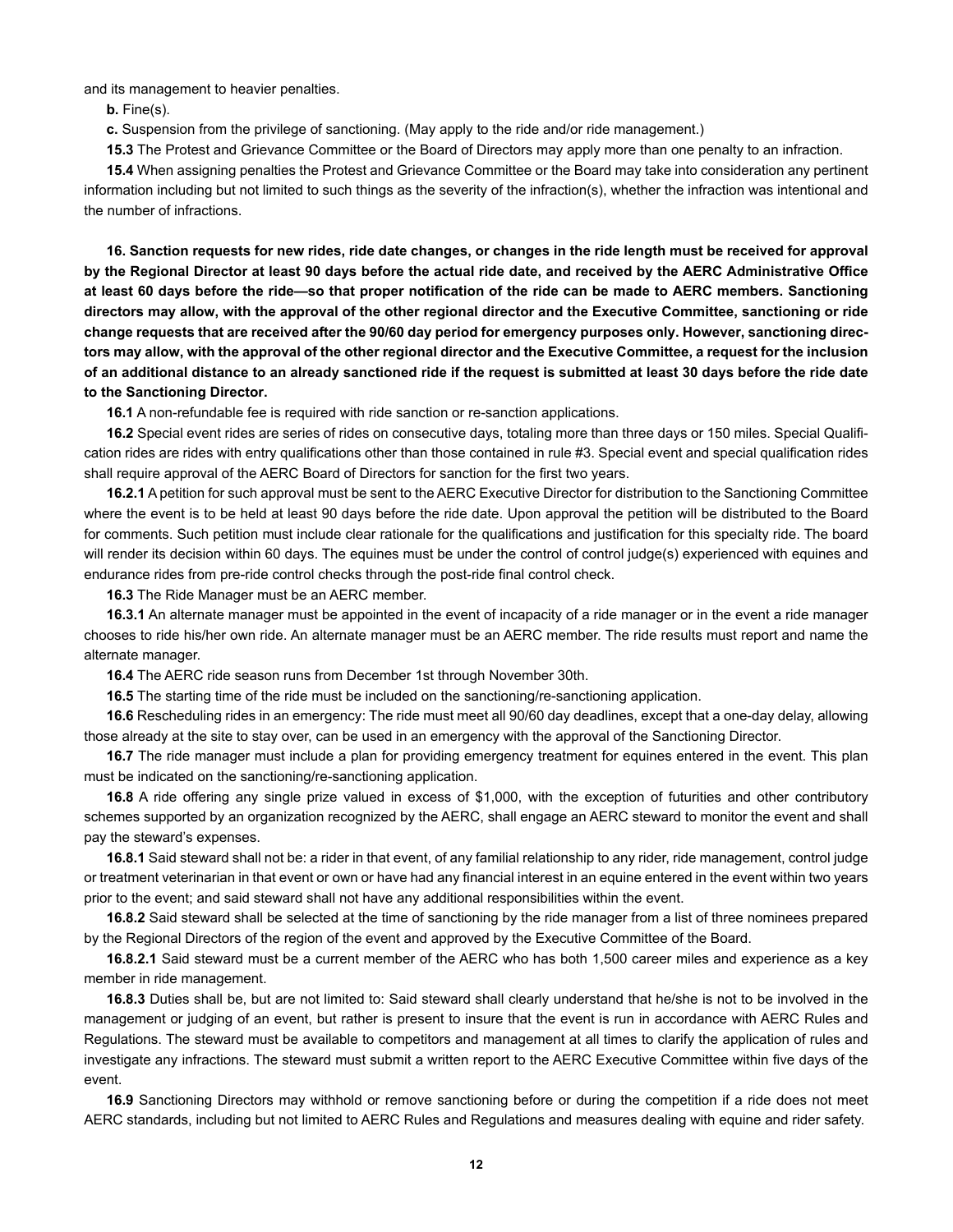### **17. Ride Results must be submitted to the AERC Administrative Office within two weeks after the ride date and must be accompanied by a starting rider fee. (Fee subject to change. Check with the AERC office.)**

**17.1** There is a minimum starting rider fee equivalent to that of four starting riders.

**17.2** Ride results received by AERC more than 30 days after the ride incur a penalty of \$50.00 plus \$2.00 per day over 30 days.

**17.3** Thirty days after the mailing of the AERC Endurance News, the ride results printed therein become official and are not subject to change, unless intentional fraud is proved.

# **LIMITED DISTANCE RULES**

AERC ride managers may elect to host rides sanctioned for less than 50 miles. These rides are designated as "Limited Distance Rides." These rides must be included on the sanction form and held in conjunction with an AERC endurance ride. Limited Distance rides are subject to AERC general rules with the following exceptions and/or additions:

# **L1. Limited Distance rides must be at least 25 miles but not exceed 35 miles in length. These rides must be sanctioned into the Limited Distance Program and held in conjunction with or within an adjacent 24 hour time period of an AERC Sanctioned Endurance Ride.**

**L1.1** Mileage must be a multiple of 5, ending in 0 or 5, whichever is the nearest whole number to the actual ride mileage (e.g. 27.4 = 25 miles, 27.5 = 30 miles.)

**L1.2** Limited Distance rides which are sanctioned for more than one distance (such as a 25 and a 35 held over the same course at the same time) have the option of allowing a rider to "elevate" from one ride distance into the other, subject to the following restrictions: The rider may only elevate from a shorter distance to a longer distance; the rider may only elevate once; upon elevating, the rider is no longer considered a starter or a finisher in the shorter ride.

**L1.2.1** Elevator rides must be indicated on the sanction application and advertised as such.

**L1.2.2** The rider must state which distance he will enter, if a multiple mileage ride; e.g. 25 mile, 30 mile, or 35 mile.

**L1.2.3** A rider who elevates is eligible for completion only.

**L1.2.4** If starting times are not the same, elevating riders must have the time limits of Rule 5 applied to their original ride's starting time.

**L1.2.5** A Limited Distance rider may elevate to the lowest Endurance distance (in sanctioned elevator rides) for completion only, if the equine is 60 months old or older.

**L1.2.6** A rider may not elevate from any ride sanctioned for less than 25 miles.

**L1.2.7** In order for a rider to elevate, the equine he is riding must meet the age requirements for the distance he is elevating into as stated in rules L2.1 and #3.

**L1.3** The sanctioned ride mileage(s) cannot be changed later than 60 days before the ride: points and miles will be awarded according to the mileage for which the ride is sanctioned (see Rule 16).

**L1.3.1** An exception to the policy is the case where an emergency forces a last minute trail change, in which case points and mileage are awarded according to the actual mileage reported to the AERC.

**L1.3.2** A change in mileage and/or ride results certified by AERC may be mandated by the Protest and Grievance Committee or the Board.

**L1.4** Limited Distance rides must be regulated by the AERC Ride Rules.

**L1.4.1** Limited Distance competitors must be offered a separate and specific briefing on the special features and requirements of Limited Distance Rides.

#### **L2. The ride must be open to any breed or type of equine.**

**L2.1** Equines must be at least 48 months old at the time of the ride.

**L2.2** Age is figured from actual date of birth. In cases of no papers on an equine, a control judge's opinion and discretion must prevail.

## **L3. The ride must provide a specific amount of time (total competition time) which will include all stops and holds, and within which competitors must complete the ride to qualify for placing or completion.**

**L3.1** There may be no minimum time limit for completion.

**L3.2** Course completion time, which is the maximum time competitors are allowed complete the specified course from start to finish, will be according to the Limited Distance chart in Appendix A.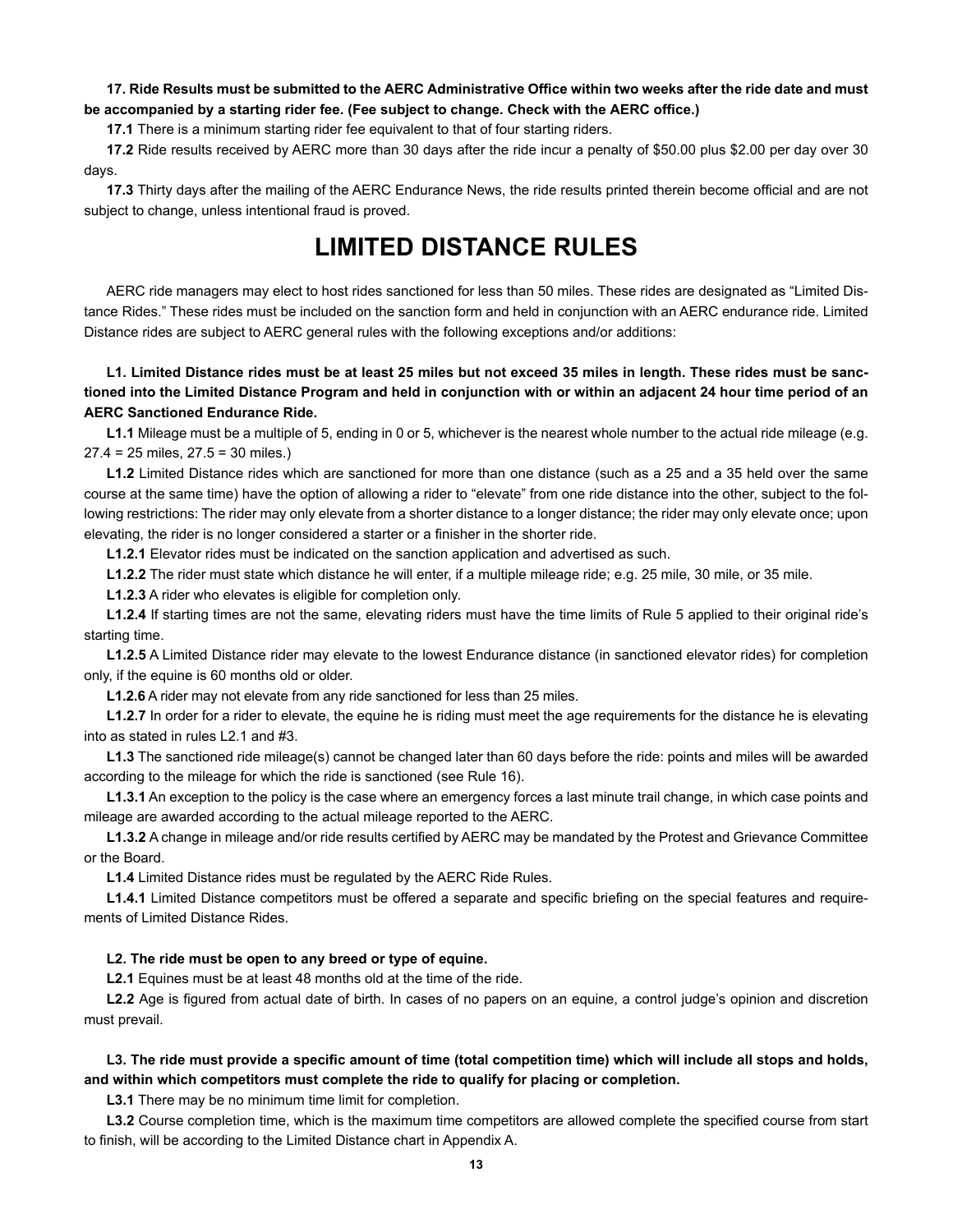**L3.3** Riding time is the time used by competitors to complete the course and reach criteria, excluding all hold times. This is the time used for AERC ride results.

L3.4 At the finish, ride time of the competitor continues until a preset judging criteria of 60 heartbeats per minute or less is met. (Finishing time is recorded as the time at which the rider asks for and subsequently meets this preset criteria.)

## **L4. Completion requires meeting all of the criteria used for endurance rides with the exception of maximum pulse criteria upon completion of the course (see L4.1.2).**

**L4.1** All equines must stand a mandatory post-ride evaluation within one hour of crossing the marked finish line. Riders may present their equines for the final examination at a time of their choosing during the one-hour period. An equine that does not meet the established criteria within one hour of arrival time shall be disqualified. Once a completed equine has passed the postride examination, it may not be removed from completion for veterinary reasons.

**L4.1.2** The equine must meet a reasonable pulse recovery based on ambient conditions within 30 minutes of arrival at all control points. Maximum pulse criteria upon completion of the course is 60 beats per minute, and must be met within 30 minutes of arrival at the finish line. Respiration should be evaluated on its own merit. Ambient temperature and humidity effects need to be recognized and their effects considered.

**L5. Placements must be determined using the procedure described in L3.3 and L3.4. The ride results will be posted in this order, but no points for placement or for completion will be awarded.**

**L6. The AERC shall record Best Condition points and mileage for members in Limited Distance rides. All Best Condition points and all miles remain in the Limited Distance Program and are not transferable. Best Conditions will be published.**

**L6.1** Members whose dues are not paid by February 1st will receive no points or miles for rides held between December 1st and the date their membership is restored.

**L6.1.1** These points cannot be recovered, but the miles may be recovered by contacting the AERC office.

**L6.2** A new member will be able to obtain mileage credit for miles ridden prior to the date of joining AERC by contacting the AERC office.

**L6.3** Ride results list all completing riders in order of finish.

**L6.4** If a member moves to a different AERC Region prior to June 1st, all Best Condition points and mileage will be recorded in the region to which that member moves; in a move on or after June 1st, all points and mileage remain in the original region.

**L6.5** The AERC has two divisions (Senior and Junior) based on the age of the rider, independent of any ride management rules governing junior and senior riders.

#### **L7. An award will be available for the equine judged to be in the Best Condition.**

**L7.1** The award does not have to be given.

**L7.1.1** The control judge(s) may feel that none of the equines in contention for the award deserve to receive it.

**L7.2** The same best condition judging system used in the endurance category at any given AERC sanctioned ride must be used in the limited distance category at that ride.

**L7.2.1** Only equines selected as Best Condition using this system (with Best Condition forms returned along with the results) are recognized by the AERC.

**L7.2.2** Rides have the option of giving other Best Conditions besides the AERC Best Condition if they wish.

**L7.2.3** The AERC recognizes only one Best Condition equine at any one ride.

**L7.3** Under the AERC system, all equines placing in the top ten will be eligible for the Best Condition award. Keep in mind that the order of finish for Limited Distance riders is determined using recovery time as described in rule L3.4.

**L7.4** The AERC recognizes a Regional Best Condition Champion Equine (Limited Distance) according to the following system:

**L7.4.1** Each member owned equine receiving a Best Condition by the ride shall receive one point per mile of sanctioned ride length (in the Best Condition point system—those points do not go into the overall point system).

**L7.4.1.1** If there are fewer than ten starting equines, the points are reduced by 10% for each starter fewer than ten; that is, if there are nine starters, the points are reduced by 10%, for eight starters, by 20%, and so forth. However if there is only one starting equine, no Best Condition points shall be awarded.

**L7.4.2** At the end of the ride season, the member owned equine in each Region with the highest number of points in this system, irrespective of the number of different riders which may have ridden the equine, shall be the Regional Best Condition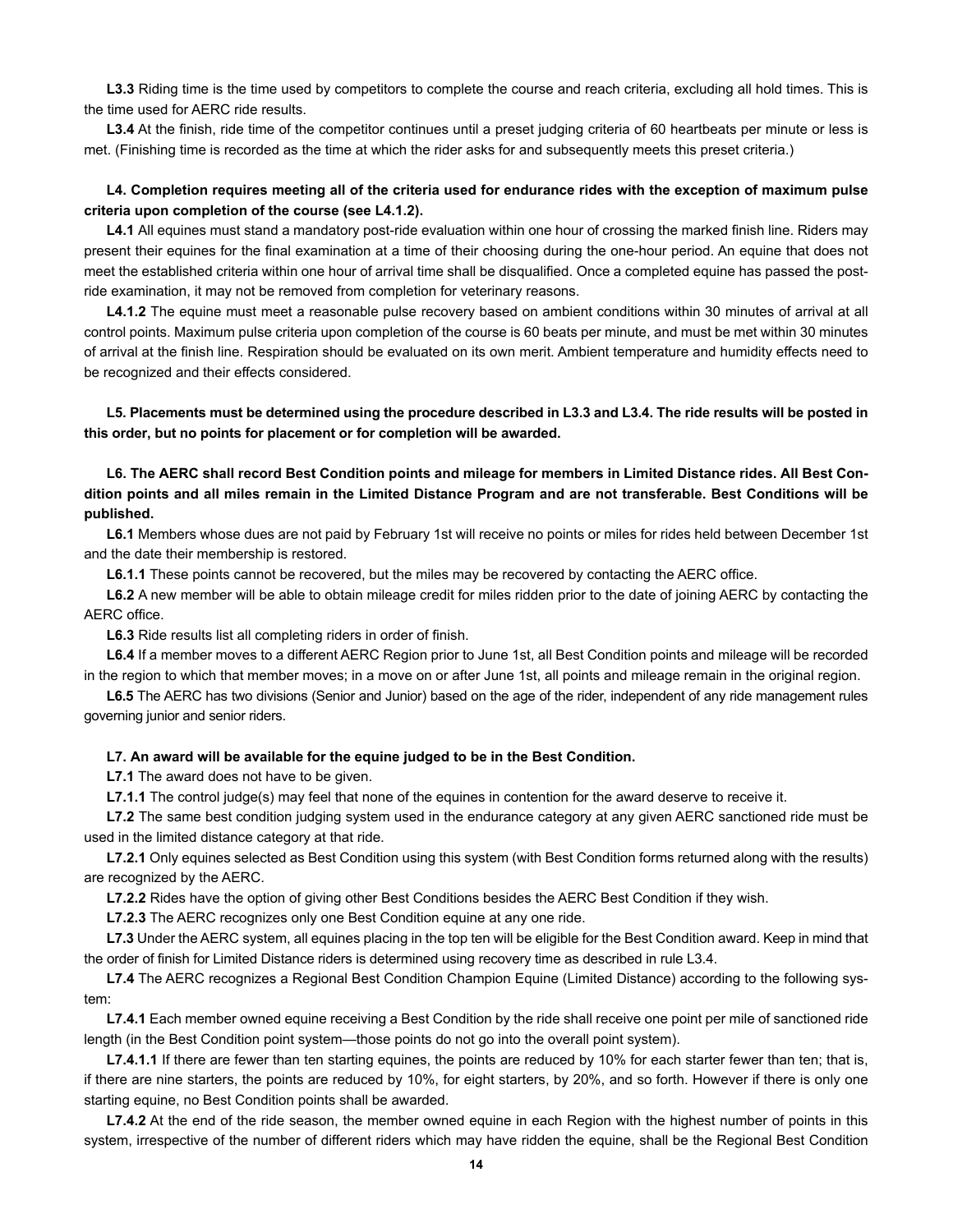Champion for Limited Distance.

**L7.4.2.1** Equines must receive at least two Limited Distance Best Condition awards during the ride season to qualify for this award.

# **INTRODUCTORY RIDES**

AERC ride managers may elect to host rides which are sanctioned for less than 22.5 miles. These rides are designated as "Introductory Rides." Intro rides must be included on the sanctioning form and be held in conjunction with an AERC endurance ride or an AERC endurance clinic.

**1.** Ride managers have flexibility with introductory rides to make them a better tool for education (examples are riding with mentors and longer time limits).

**2.** No placing or Best Condition will be awarded.

**3.** No control checkpoint is required during introductory rides sanctioned for 15 miles or less. This does not preclude the preride or post-ride exam.

**4.** All introductory rides must have a pre-ride and post-ride exam completed by a control judge. These exams are to have the same requirements as any other AERC-sanctioned distance.

**5.** All equines must be at least 48 months old at the time of the ride.

**6.** Riders may not elevate from an introductory ride.

**7.** No points or miles are recorded for the equine or owner.

**8.** Ride results for these distances should not be reported to AERC and will not be published.

# **APPENDIX A Charts**

| Limited Distance Maximum Course Time       |                                       | <b>Points Per Mile</b><br><b>Senior Division</b> |       |       |                         |       |                        |               |                 |                 |           |                 |    |                                         |   |     |     |     |
|--------------------------------------------|---------------------------------------|--------------------------------------------------|-------|-------|-------------------------|-------|------------------------|---------------|-----------------|-----------------|-----------|-----------------|----|-----------------------------------------|---|-----|-----|-----|
| (Time rider must be off the marked course, | including all holds and checks)       |                                                  |       |       |                         |       | $11 +$                 | 10            | 9               | 8               |           | 6               | 5  | 4                                       | 3 | 2   | -1  |     |
|                                            |                                       |                                                  |       |       |                         |       | 1                      |               |                 |                 |           |                 |    | 3.0 2.9 2.8 2.7 2.6 2.4 2.2 2.0         |   | 1.8 | 1.5 | 1.0 |
| Ride Length, Miles                         | 25                                    |                                                  | 30    |       | 35                      |       | 2                      |               |                 |                 |           |                 |    | 2.5 2.4 2.3 2.2 2.1 1.9 1.7 1.5 1.3 1.0 |   |     |     |     |
| Maximum Time:                              | 6:00                                  |                                                  | 7:15  |       | 8:30                    |       | 3                      |               |                 |                 |           |                 |    | 2.2 2.1 2.0 1.9 1.8 1.6 1.4 1.2 1.0     |   |     |     |     |
|                                            |                                       |                                                  |       |       |                         |       | 4                      | 2.0           |                 |                 |           |                 |    | 1.9 1.8 1.7 1.6 1.4 1.2 1.0             |   |     |     |     |
| <b>Endurance Maximum Ride Time</b>         |                                       | 5                                                | 1.8   |       | 1.7 1.6 1.5 1.4 1.2 1.0 |       |                        |               |                 |                 |           |                 |    |                                         |   |     |     |     |
|                                            |                                       | 6                                                |       |       | 1.6 1.5 1.4 1.3 1.2 1.0 |       |                        |               |                 |                 |           |                 |    |                                         |   |     |     |     |
|                                            | <b>Including All Holds and Checks</b> | <b>Hours: Minutes</b>                            |       |       |                         |       | 7                      | 1.4           |                 | 1.3 1.2 1.1 1.0 |           |                 |    |                                         |   |     |     |     |
|                                            |                                       |                                                  |       |       |                         |       | 8                      |               |                 | 1.3 1.2 1.1 1.0 |           |                 |    |                                         |   |     |     |     |
| Ride Length, Miles                         | 50                                    | 55                                               | 60    | 65    | 70                      | 75    | 9                      | 1.2           | $1.1$ 1.0       |                 |           |                 |    |                                         |   |     |     |     |
| Maximum Time:                              | 12:00                                 | 13:15                                            | 14:30 | 15:30 | 16:45                   | 18:00 | 10                     |               | $1.1 \quad 1.0$ |                 |           |                 |    |                                         |   |     |     |     |
|                                            |                                       |                                                  |       |       |                         |       | $11+$                  | 1.0           |                 |                 |           |                 |    |                                         |   |     |     |     |
| Ride Length, Miles:                        | 80                                    | 85                                               | 90    | 95    | 100                     | 105   |                        |               |                 |                 |           |                 |    |                                         |   |     |     |     |
| Maximum Time:                              | 19:15                                 | 20:30                                            | 21:30 | 22:45 | 24:00                   | 25:15 |                        |               |                 |                 |           |                 |    |                                         |   |     |     |     |
|                                            |                                       |                                                  |       |       |                         |       | <b>Junior Division</b> |               |                 |                 |           |                 |    |                                         |   |     |     |     |
| Ride Length, Miles:                        | 110                                   | 115                                              | 120   | 125   | 130                     | 135   |                        |               |                 |                 |           |                 |    |                                         |   |     |     |     |
| Maximum Time:                              | 26:30                                 | 27:30                                            | 28:45 | 30:00 | 31:15                   | 32:30 | Place                  | 6+            | 5               | 4               | 3         | 2               | -1 |                                         |   |     |     |     |
|                                            |                                       |                                                  |       |       |                         |       | 1                      | 3.0           | 2.8             |                 |           | 2.6 2.2 1.8 1.0 |    |                                         |   |     |     |     |
| Ride Length, Miles:                        | 140                                   | 145                                              | 150   |       |                         |       | 2                      | $2.2^{\circ}$ | 2.0             | 1.8             | $1.4$ 1.0 |                 |    |                                         |   |     |     |     |
| Maximum Time:                              | 33:30                                 | 34:45                                            | 36:00 |       |                         |       | 3                      |               |                 | 1.8 1.6 1.4 1.0 |           |                 |    |                                         |   |     |     |     |

**15**

 4 1.4 1.2 1.0 5 1.2 1.0 6+ 1.0